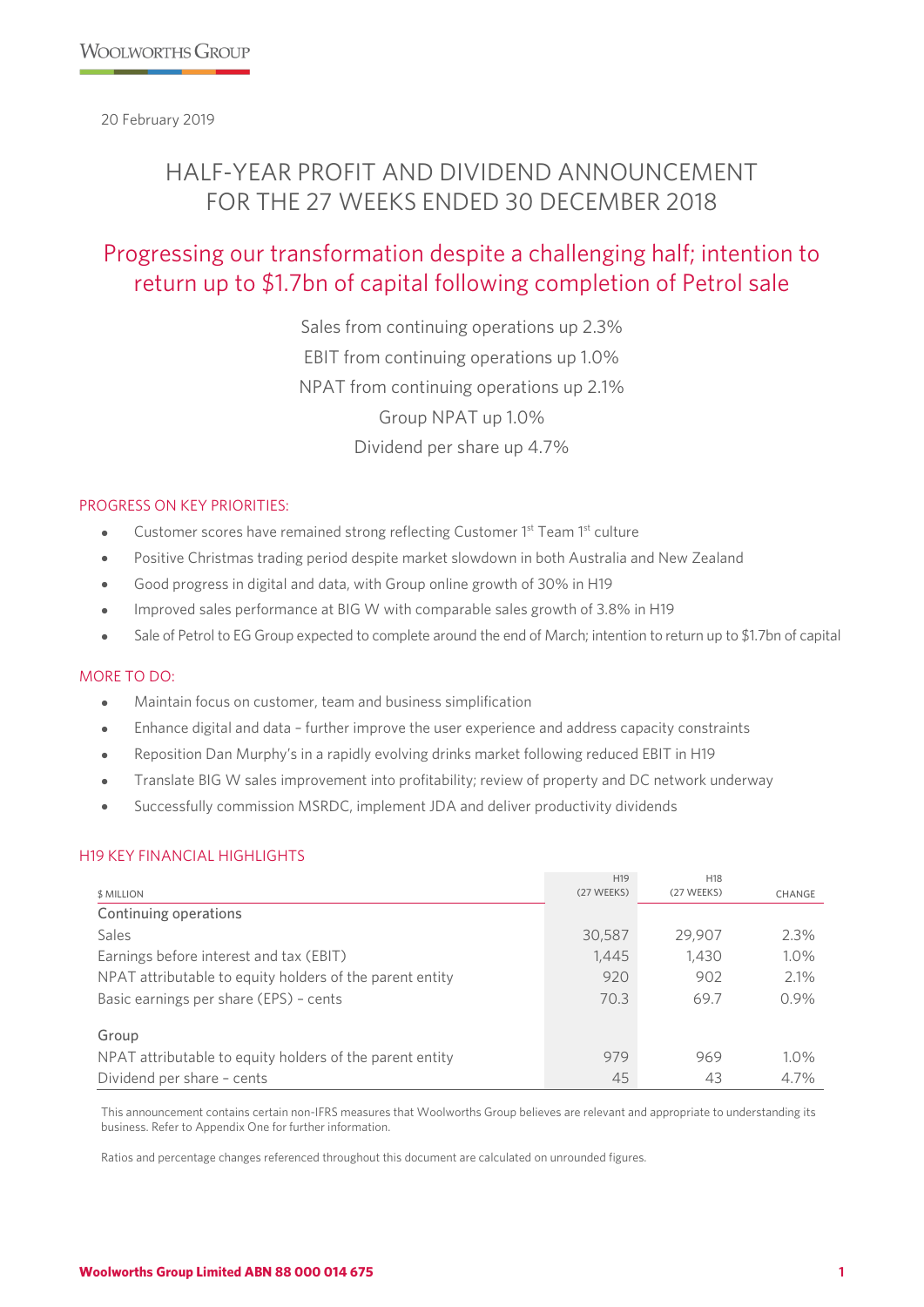Brad Banducci, Woolworths Group CEO, said: "It was a challenging half across all of our businesses with subdued customer demand and volatile weather in the second quarter. Importantly, our customer metrics have remained strong reflecting our Customer 1<sup>st</sup> Team 1<sup>st</sup> culture and focus on being 'consistently good'. Group sales from continuing operations increased by 2.3% and EBIT from continuing operations increased by 1.0% with a strong underlying customer shift to online during the half.

"In **Australian Food**, sales momentum improved in the second quarter (Q2'19 comparable sales: +2.7%) following a weaker than expected first quarter impacted by the removal of single-use plastic bags and competitor activity. Despite our sales improvement, the market remains challenging with subdued consumer demand and input cost pressures. Sales for the half increased by 2.3% and EBIT increased by 4.0%. CODB growth slowed as we cycled investment in the prior year and began to deliver against our simplification agenda. Comparable sales for the first seven weeks of H2'19 have improved modestly on Q2'19 following more settled weather.

- **Woolworths Supermarkets'** customer metrics showed a pleasing recovery in the second quarter with VOC NPS and Store-controllable VOC both improving relative to the prior year and Q1'19. Items per basket recovered in Q2'19 as customers adjusted to bringing their own reusable bags. In the half, we continued to upgrade our store fleet with 43 Renewals and 57 Upgrades with the latest Renewal formats in Camberwell, Melbourne and Ascot, Brisbane. In January, Australia's largest enterprise agreement (EA) was approved with improved conditions for over 100,000 of our team members.
- In **FoodCo and Metro** seasonal ranges performed strongly increasing by almost 30% compared to the prior year. Affordable healthy food remains a key focus with high single-digit growth supported by the relaunch of Macro. We now have 34 branded Metro food stores and opened our latest one in Kirribilli in January, building on our learnings from Pitt Street Mall.
- **WooliesX** has continued to enhance the customer digital experience across Home Delivery and Pick up and is increasingly delivering personalised value to over 11 million Woolworths Rewards members. Three million customers are now researching products and recipes every week on woolworths.com.au and our On Demand delivery pilots are providing ultra-convenient solutions for our customers.

"In **New Zealand Food**, sales growth for the half was strong although it slowed in the second quarter, with December the most challenging month of the half, impacted by lower market growth. EBIT was marginally below the prior year with higher CODB due to investment in establishing CountdownX. Online sales continued to grow strongly at 40.3% with sales penetration of 6.5%.

"**Endeavour Drinks'** sales increased by 1.8% and EBIT decreased by 6.4% with Dan Murphy's below expectations in a low-growth market impacted by cooler and wetter weather around key events and the timing of New Year's Eve. Steve Donohue has assumed the role of interim managing director of Dan Murphy's and will continue to work with the team to position Dan Murphy's for the next horizon of growth. We have a clear plan in place focused on localised ranging, building 'discovery' into all aspects of the customer experience and being digitally-led.

"In our Portfolio businesses:

- **BIG W** sales momentum continued with comparable sales growth in the second quarter of 5.0%. While the improvement was pleasing, growth was mainly driven by Online and lower margin categories such as Toys and Leisure. Summer apparel was below expectations due to the slow start to the summer selling period. Costs were well controlled with the loss for the half of \$8 million a marginal improvement on the prior year. We still expect losses for F19 to be below F18 losses (F18: \$110 million) but this remains subject to market conditions.
- With BIG W sales having stabilised and customer metrics improving, we are now focused on converting sales into profit and are currently reviewing the BIG W store and DC network. We will provide an update on the outcomes of the review in the next four to six weeks.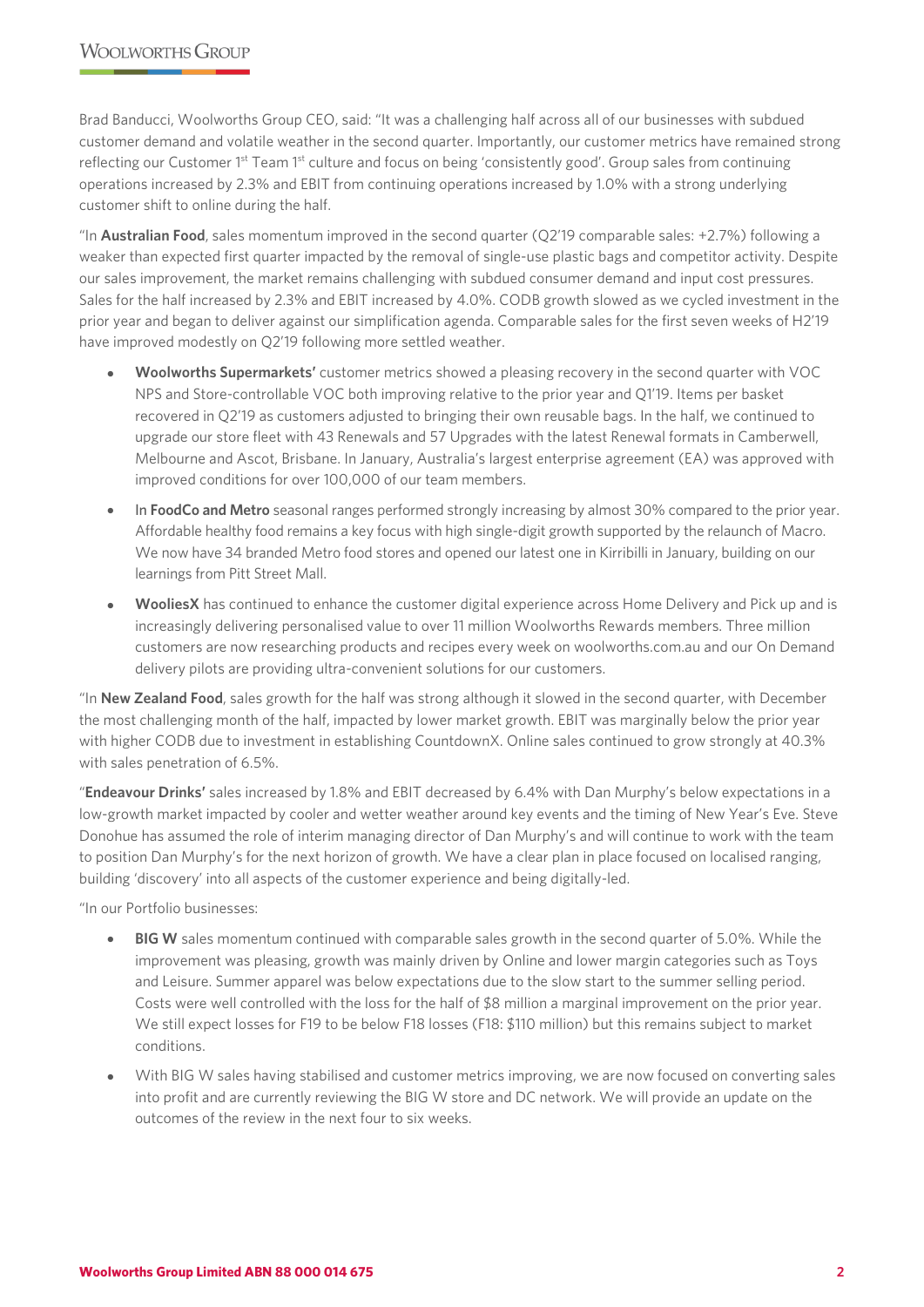- **Hotels'** sales growth slowed as it cycled a very strong period of sales and profit growth in the prior year. Bars and Gaming sales growth was lower over the half while Accommodation continued to grow strongly. Sales improved in December driven by Bars and Food. EBIT was marginally below the prior year due to lower sales growth and the impact of business mix on gross margin. During the half we implemented a number of changes to the way we operate to improve responsible gaming practices including the removal of the complimentary service of alcohol (in addition to states where previously prohibited).
- In November, we announced the sale of **Woolworths Petrol** to EG Group for \$1.7 billion. We are awaiting Foreign Investment Review Board (FIRB) approval as the only condition remaining on the sale. Assuming successful FIRB approval, the Board will consider initiatives to return capital to shareholders, including an offmarket buyback. Details will be announced once a final decision has been made.

"We also made good progress on our **sustainability and community** agenda over the half with a number of key initiatives underway:

- Increasing food waste diversion from landfill across our store network as well as the availability of a soft plastic recycling option for customers in most stores.
- We removed a further 150 tonnes of plastic from fruit and vegetables packaging during the half, with more to come and phased out the selling of plastic straws in November last year.
- Our Indigenous and Refugee Employment Programs are making a positive impact with more than 2,200 Indigenous team members and over 80 refugees employed across Woolworths Supermarkets and Metro.
- We continue to look for ways to have a positive impact on the environment with over 50 stores with solar panels, including our largest installation yet at Prestons, NSW.
- 136,000 kids have participated in the Fresh Food Kids Discovery Tours since it was launched, and our partnerships with Rural Aid, Junior Landcare, S.T.A.N.D and Drought Relief Milk are all contributing to building a better Australia.

"In summary, while the first half was below our financial expectations, we made progress in a number of important areas and are confident that if we remain focused on our key priorities, we will continue to transform our business for the benefit of all of our stakeholders", Brad Banducci said.

Woolworths Group Chairman, Gordon Cairns, said: "We have spent the last three years building a strong leadership team, reinvesting in the business for the long-term and optimising the portfolio. We will continue to focus on turning this into improving returns to shareholders. We have further strengthened our financial position and expect the sale of Woolworths Petrol to complete shortly. Assuming a successful completion, we intend to return up to \$1.7 billion of capital to shareholders. In addition, the Board has declared an interim dividend of 45 cps, an increase of 4.7% on the prior year."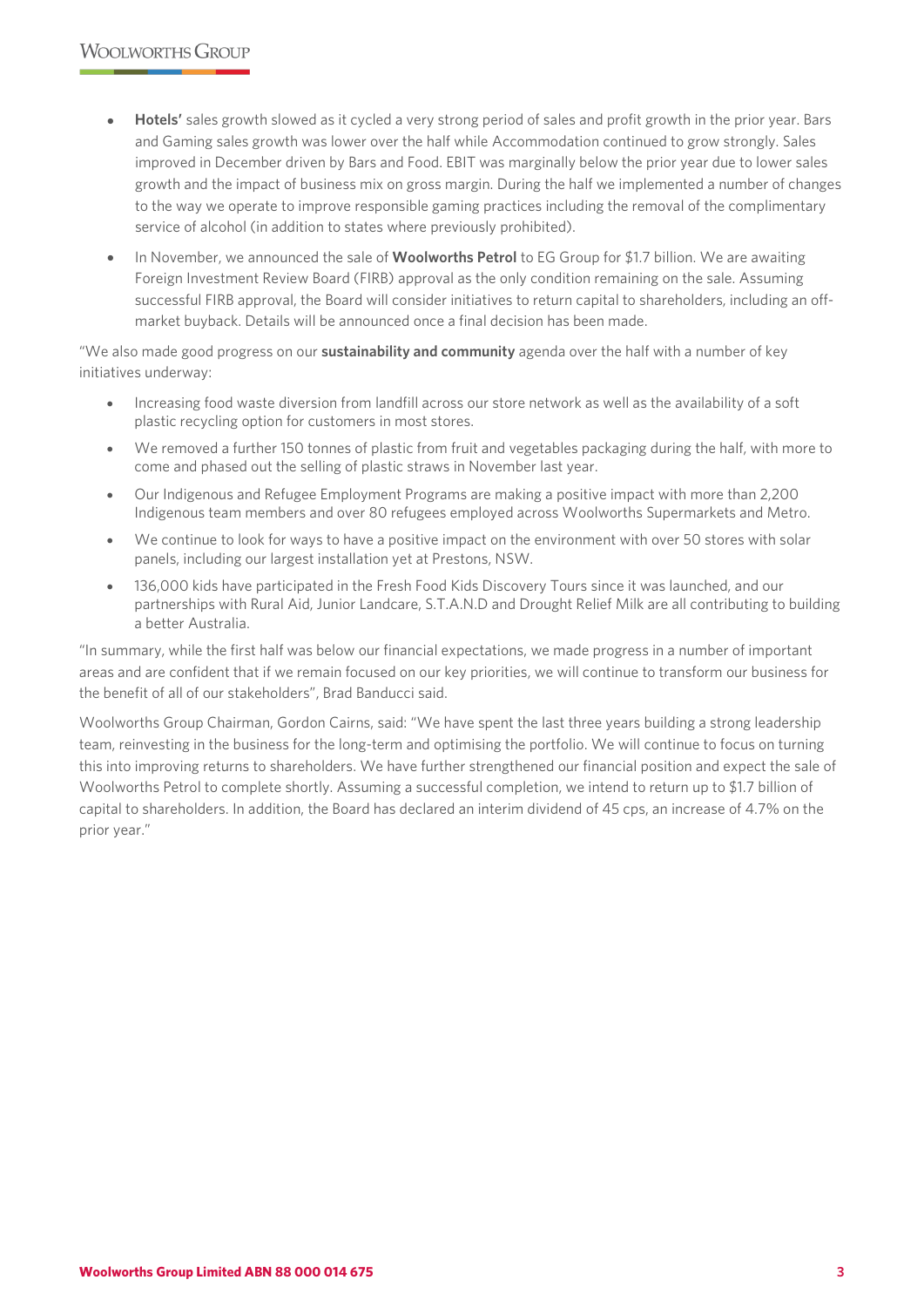### KEY PRIORITIES

We continued to make good progress on our key strategic priorities over the half.

#### **1. Customer 1st Team 1st Culture**

- Launched 'I am here' mental wellbeing program, as part of a wider set of people initiatives including increasing parental leave, super contributions paid during maternity leave and enhancing team benefits
- Launched Everyday ACTs (Acknowledge, Care, Thank) in Food to deliver consistently good service to our customers
- Working closely with our local communities during extreme weather events through our S.T.A.N.D partnership, Drought Relief Milk range and partnerships with Rural Aid
- New EA implemented in January in Supermarkets and Metro benefitting >100,000 team members
- More to do in activating our Agile Ways-of-Working

#### **2. Connected, Personalised and Convenient Shopping Experiences**

- Strong online (2U) sales growth in all of our digital businesses and strong NPS scores
- Woolworths Rewards customers now able to earn points at over 680 additional Caltex sites
- Successfully scaling our ultra-convenient On Demand pilots in both Food and Drinks
- Refreshed Woolworths App launched; successful Scan & Go trial in Double Bay
- More to do in continuing to scale up our online business to keep up with customer demands

#### **3. Differentiate our Food Customer Propositions**

- Customer scores consistently high despite challenging environment
- Flagship Renewal stores in Camberwell (Melb), Ascot (Bris) and Bayfair (NZ); Metro gaining scale with 34 branded stores and fine-tuning format
- Strong own brand performance with successful seasonal product and growth in health brands
- Numerous Good Acts Fresh Food Kids Discovery Tours, Bag for Good/Junior Landcare, Organic Growth Fund, food rescue (Ozharvest, Food Bank and Fair Share)
- More to do on localising range and value-added fresh

#### **4. Accelerate Innovation in our Drinks Business**

- Material improvement in integration of Food and Drinks in Renewal stores
- BWS strengthening Woolworths Rewards program
- On Demand now available in 500 stores in BWS and Jimmy Brings launched in Brisbane
- Launched 30 minute Pick up and On Demand in Dan Murphy's in metro areas
- More to do to position Dan Murphy's and Pinnacle for next growth horizon

#### **5. Unlock Value in our Portfolio**

- BIG W sales momentum continues to improve; H19 comp growth of 3.8% with improvements in price, range and customer experience
- Sale of Woolworths Petrol to EG Group expected to complete shortly and food supply agreements in place with EG Group and Caltex
- Quantium growing strongly and new commercial arrangements with Woolworths Group in place
- Enhanced ALH Responsible Gaming initiatives
- More to do to improve profitability of BIG W; complete network review

#### **6. E2E Processes – 'Better for Customers' and 'Simpler for Stores'**

- 1Store successfully rolled-out across all of Woolworths Group
- Commissioning process for MSRDC underway with full commissioning expected by end of O1'20
- 'Simpler for Stores' program in Australian and New Zealand Food starting to build momentum
- Good progress in Safety during the half after slower progress in F18
- More to do to successfully commission MSRDC, delivering on stockloss and productivity agenda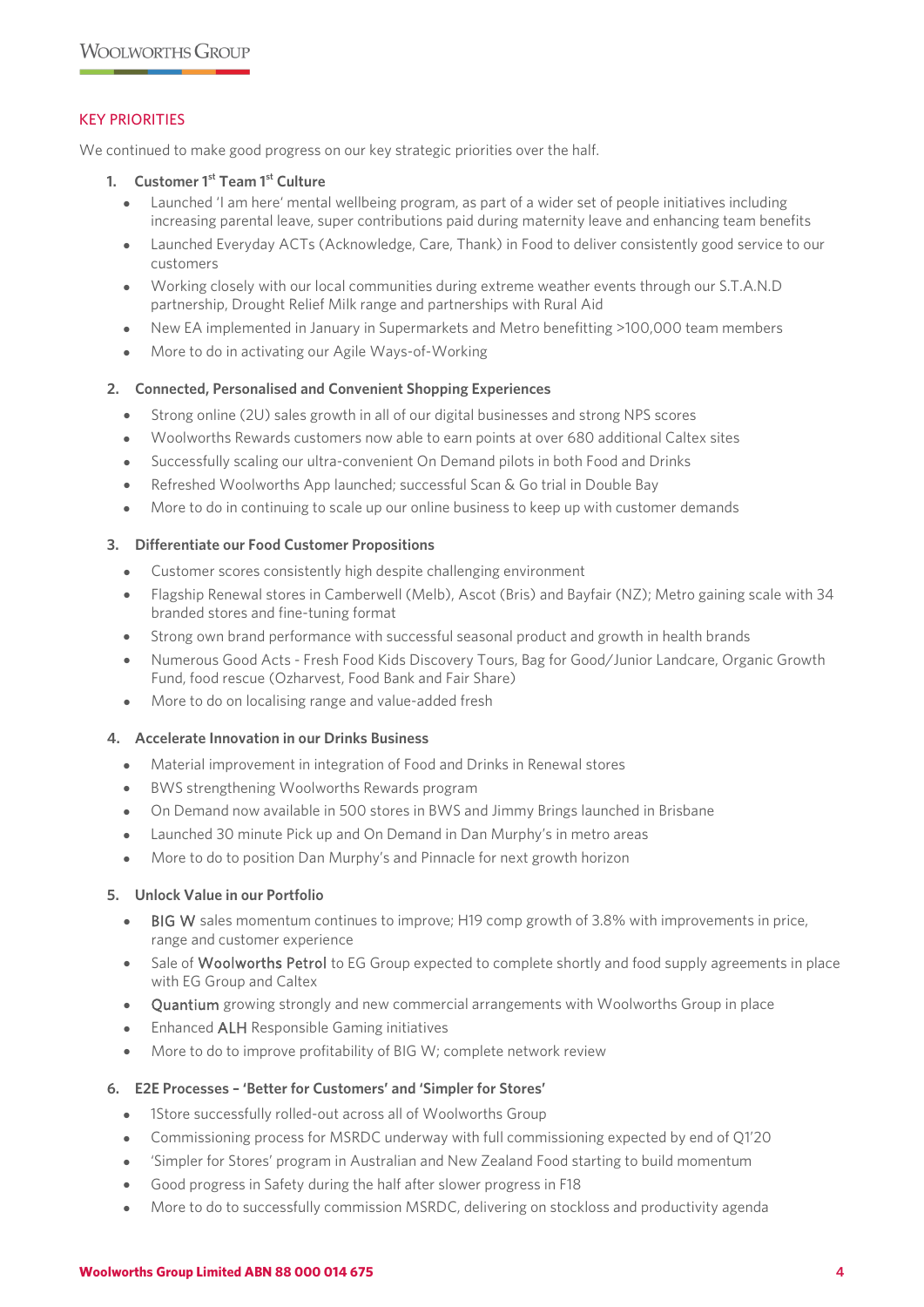# GROUP PROFIT OR LOSS FOR THE 27 WEEKS ENDED 30 DECEMBER 2018

| <b>\$ MILLION</b>                                                                     | H <sub>19</sub><br>(27 WEEKS) | H <sub>18</sub><br>(27 WEEKS) | CHANGE          |
|---------------------------------------------------------------------------------------|-------------------------------|-------------------------------|-----------------|
| Continuing operations                                                                 |                               |                               |                 |
| Earnings before interest, tax, depreciation, amortisation and rent (EBITDAR)          | 3,135                         | 3,061                         | 2.4%            |
| Rent                                                                                  | (1,079)                       | (1,068)                       | 1.1%            |
| Earnings before interest, tax, depreciation and amortisation (EBITDA)                 | 2,056                         | 1,993                         | 3.1%            |
| Depreciation and amortisation                                                         | (611)                         | (563)                         | 8.5%            |
| EBIT                                                                                  | 1,445                         | 1,430                         | 1.0%            |
| Finance costs                                                                         | (71)                          | (82)                          | $(14.2)\%$      |
| Income tax expense                                                                    | (412)                         | (404)                         | 1.9%            |
| <b>NPAT</b>                                                                           | 962                           | 944                           | 1.9%            |
| Non-controlling interests                                                             | (42)                          | (42)                          | (0.9)%          |
| NPAT from continuing operations attributable to equity holders of the parent entity   | 920                           | 902                           | 2.1%            |
| NPAT from discontinued operations attributable to equity holders of the parent entity | 59                            | 67                            | $(13.3)\%$      |
| NPAT attributable to equity holders of the parent entity                              | 979                           | 969                           | 1.0%            |
| Margins - continuing operations                                                       |                               |                               |                 |
| Gross profit (%)                                                                      | 29.1                          | 29.2                          | $(5)$ bps       |
| Cost of doing business (%)                                                            | 24.4                          | 24.4                          | 1 <sub>bp</sub> |
| EBIT (%)                                                                              | 4.7                           | 4.8                           | $(6)$ bps       |
| Earnings per share and dividends                                                      |                               |                               |                 |
| Weighted average ordinary shares on issue (million)                                   | 1,310                         | 1,294                         | 1.2%            |
| Total Group basic EPS (cents)                                                         | 74.7                          | 74.9                          | (0.2)%          |
| Basic EPS - from continuing operations (cents)                                        | 70.3                          | 69.7                          | 0.9%            |
| Diluted EPS - from continuing operations (cents)                                      | 70.0                          | 69.3                          | 1.0%            |
| Interim dividend per share (cents) <sup>i</sup>                                       | 45                            | 43                            | 4.7%            |

<sup>i</sup> The 2019 interim dividend payable on or around 5 April 2019 will be fully franked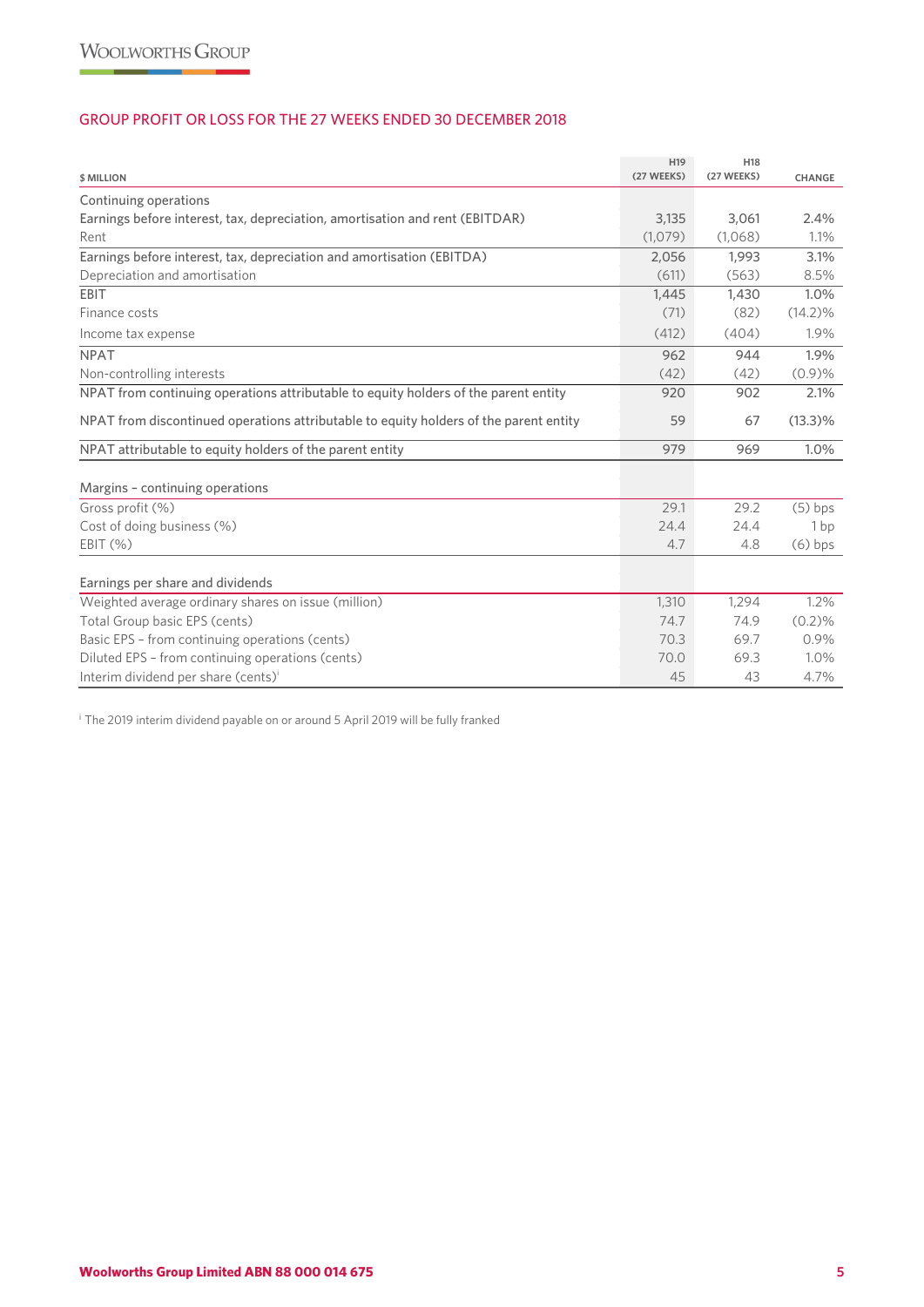# SALES SUMMARY

|                                    | H <sub>19</sub> | H <sub>18</sub> |               |
|------------------------------------|-----------------|-----------------|---------------|
| \$ MILLION                         | (27 WEEKS)      | (27 WEEKS)      | <b>CHANGE</b> |
| Continuing operations              |                 |                 |               |
| Australian Food                    | 19,892          | 19,436          | 2.3%          |
| Endeavour Drinks                   | 4,596           | 4,513           | 1.8%          |
| New Zealand Food                   | 3,143           | 3,060           | 2.7%          |
| New Zealand Food (NZD)             | 3,401           | 3.337           | 1.9%          |
| <b>BIG W</b>                       | 2,091           | 2,037           | 2.7%          |
| <b>Hotels</b>                      | 865             | 861             | 0.5%          |
| Sales from continuing operations   | 30,587          | 29,907          | 2.3%          |
| Discontinued operations            |                 |                 |               |
| Petrol                             | 2,579           | 2,458           | 4.9%          |
| Sales from discontinued operations | 2,579           | 2,458           | 4.9%          |
| Group sales                        | 33,166          | 32,365          | 2.5%          |

# BUSINESS PERFORMANCE

# Earnings before interest and tax

|                                          | H <sub>19</sub> | H <sub>18</sub> |               |
|------------------------------------------|-----------------|-----------------|---------------|
| <b>\$ MILLION</b>                        | (27 WEEKS)      | (27 WEEKS)      | <b>CHANGE</b> |
| Continuing operations                    |                 |                 |               |
| Australian Food                          | 937             | 901             | 4.0%          |
| Endeavour Drinks                         | 290             | 309             | (6.4)%        |
| New Zealand Food                         | 137             | 139             | (1.3)%        |
| New Zealand Food (NZD)                   | 148             | 151             | $(2.0)\%$     |
| <b>BIG W</b>                             | (8)             | (10)            | $(20.8)\%$    |
| Hotels                                   | 161             | 163             | (1.5)%        |
| Central overheads                        | (72)            | (72)            | 0.1%          |
| <b>EBIT from continuing operations</b>   | 1,445           | 1,430           | 1.0%          |
| Discontinued operations                  |                 |                 |               |
| Home Improvement                         |                 | 27              | n.m.          |
| Petrol                                   | 84              | 95              | (11.9)%       |
| <b>EBIT</b> from discontinued operations | 84              | 122             | (31.4)%       |
| <b>Group EBIT</b>                        | 1,529           | 1,552           | (1.5)%        |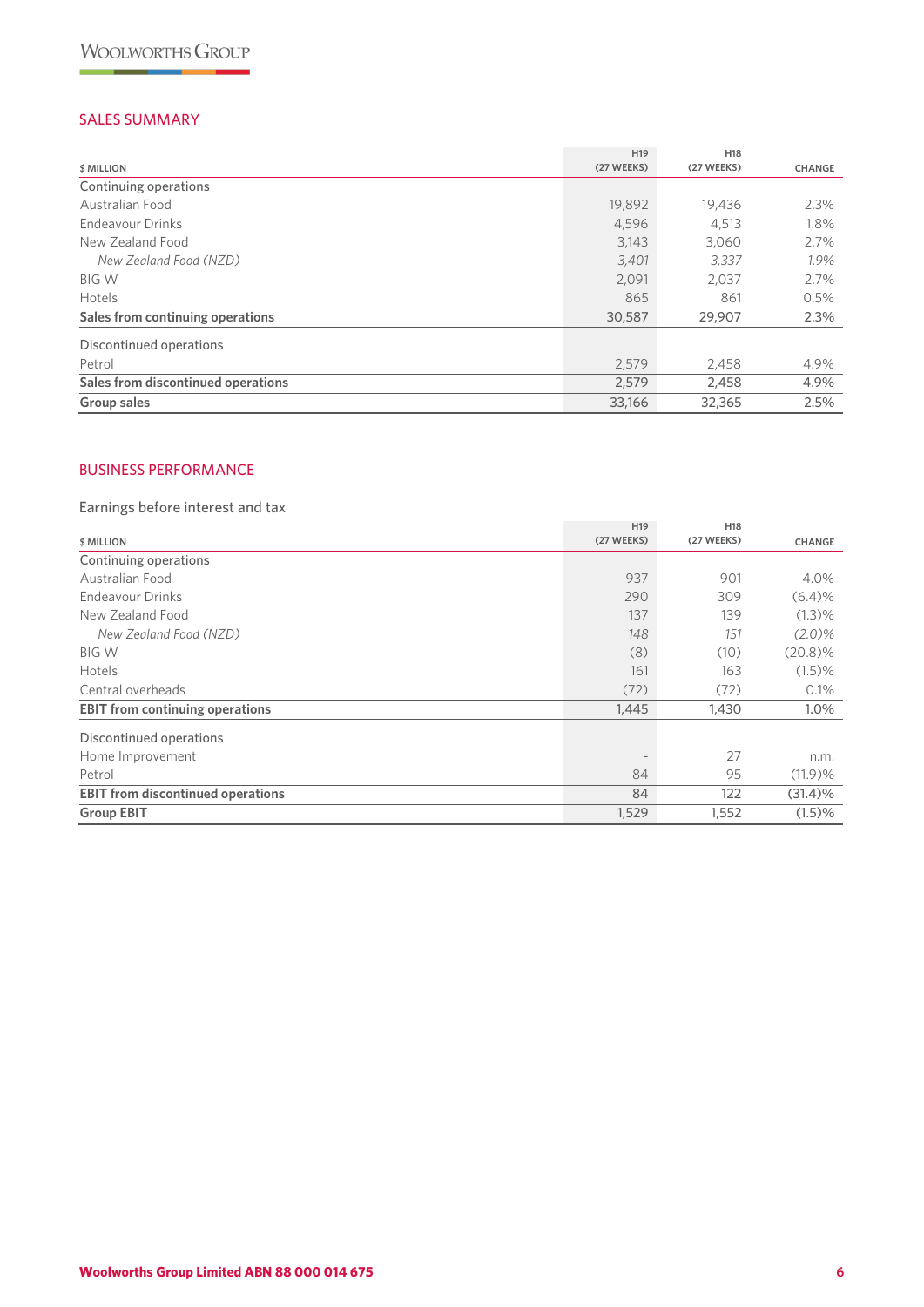# GROUP TRADING PERFORMANCE

Sales from continuing operations increased by 2.3% compared to H18 to \$30.6 billion. Including Petrol, Group sales increased by 2.5%. All businesses grew sales on the same period last year.

Gross profit from continuing operations as a percentage of sales was down marginally (5 bps) on the prior year with all businesses with the exception of New Zealand Food reporting flat or lower gross margins reflecting a more challenging trading environment.

Cost of doing business (CODB) from continuing operations as a percentage of sales was broadly flat on the prior year with reductions in Australian Food and BIG W offset by increases in New Zealand Food, Endeavour Drinks and Hotels.

EBIT from continuing operations increased by 1.0% to \$1,445 million largely driven by a 4.0% increase in EBIT in Australian Food, offset by a 6.4% decrease in Endeavour Drinks.

Finance costs decreased by 14.2% to \$71 million reflecting lower average net debt during the half compared to the prior year and the cancellation of surplus syndicated bank facilities.

NPAT attributable to equity holders of the parent entity from continuing operations increased by 2.1% to \$920 million. Corresponding EPS was 70.3c, up 0.9%.

On a statutory basis, NPAT attributable to equity holders of the parent entity was \$979 million, an increase of 1.0% on the prior year. Corresponding EPS was 74.7c, down 0.2%.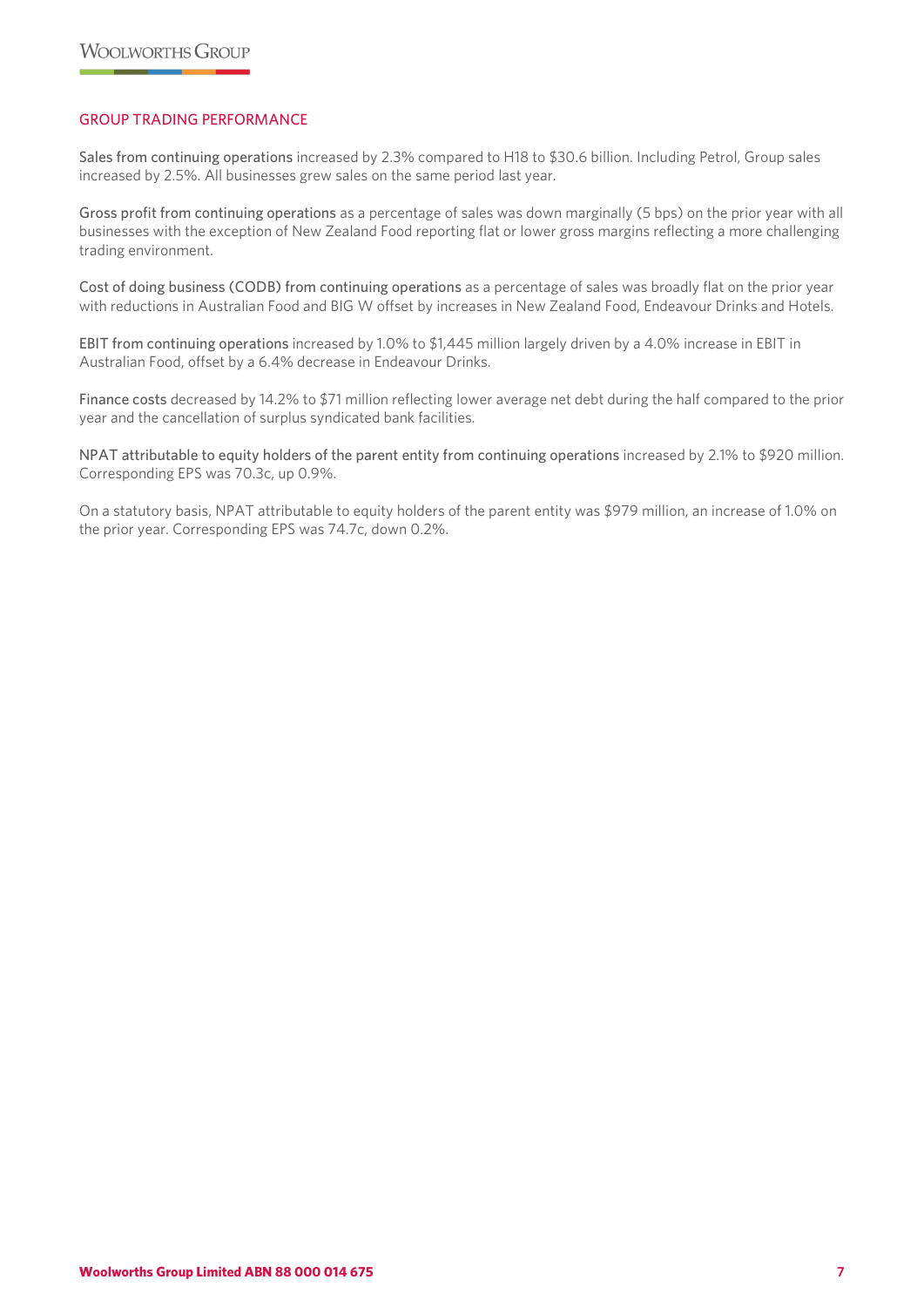# AUSTRALIAN FOOD

|                                                                 | H <sub>19</sub> | H <sub>18</sub> |               |
|-----------------------------------------------------------------|-----------------|-----------------|---------------|
| \$ MILLION                                                      | (27 WEEKS)      | (27 WEEKS)      | <b>CHANGE</b> |
| <b>Sales</b>                                                    | 19,892          | 19,436          | 2.3%          |
| <b>EBITDA</b>                                                   | 1,317           | 1,242           | 6.0%          |
| Depreciation and amortisation                                   | (380)           | (341)           | 11.4%         |
| <b>EBIT</b>                                                     | 937             | 901             | 4.0%          |
| Gross margin (%)                                                | 28.7            | 28.7            | 2 bps         |
| Cost of doing business (%)                                      | 24.0            | 24.1            | $(5)$ bps     |
| EBIT to sales $(\%)$                                            | 4.7             | 4.6             | 8 bps         |
| Sales per square metre - rolling 12 months $(\frac{1}{2})$      | 16,624          | 16,338          | $1.7\%$       |
| Funds employed                                                  | 1.289           | 803             | 60.6%         |
| Return on average funds employed (ROFE) - rolling 12 months (%) | 162.7           | 199.0           | $(36.3)$ pts  |

#### OPERATING METRICS

| YEAR ON YEAR (%)              | Q2'19<br>(13 WEEKS) | O1'19<br>(14 WEEKS) | Q4'18<br>(12 WEEKS) | Q3'18<br>(13 WEEKS) |
|-------------------------------|---------------------|---------------------|---------------------|---------------------|
| Customer metrics              |                     |                     |                     |                     |
| VOC NPS (Store and Online)    | 54                  | 49                  | 48                  | 48                  |
| Store-controllable VOC        | 83%                 | 82%                 | 82%                 | 82%                 |
| Sales productivity metrics    |                     |                     | Easter-adjusted     | Easter-adjusted     |
| Total sales                   | 2.8%                | 1.9%                | 3.4%                | 4.3%                |
| Comparable sales              | 2.7%                | 1.8%                | 3.3%                | 4.1%                |
| Volume productivity metrics   |                     |                     | Easter-adjusted     | Easter-adjusted     |
| Comparable transaction growth | 1.5%                | 2.1%                | $3.6\%$             | 4.1%                |
| Comparable items per basket   | 2.6%                | 0.8%                | $1.0\%$             | $0.0\%$             |
| Comparable item growth        | 4.1%                | 2.9%                | 4.6%                | 4.1%                |
| Change in average prices      |                     |                     |                     |                     |
| Total                         | $(1.0)\%$           | $(1.0)\%$           | $(2.3)\%$           | (1.3)%              |
| Total excluding Tobacco       | $(2.6)\%$           | $(2.5)\%$           | $(4.0)\%$           | $(2.8)\%$           |

# TRADING PERFORMANCE

**Australian Food's** customer scores continued to improve in the first half with VOC NPS and Store-controllable VOC in December up on last year and Q1'19. VOC NPS improved 4 pts to 54 (H18: 50) with Store NPS and Online NPS achieving record scores in December. Store-controllable VOC improved 1 pt to 83% (H18: 82%) driven by improvements in Ease of Pick up and Availability offsetting a small decline in Time in Queue impacted by the removal of single-use plastic bags.

Sales increased by 2.3% to \$19.9 billion with comparable sales also up 2.3% for the half. Sales growth was impacted by a number of factors in the first half including the removal of single-use plastic bags, a competitor continuity program and cooler and wetter weather in the key trading weeks before Christmas. Despite more subdued consumer demand from mid-November, Australian Food sales momentum improved in the second quarter with sales increasing by 2.8% (comparable sales: +2.7%) driven by an increase in items per basket.

Comparable transaction growth slowed in the second quarter to +1.5% (Q1'19: +2.1%) partly attributable to cooler and wetter weather in key trading weeks which was particularly evident in certain Impulse categories. Comparable items per basket growth increased in Q2'19 to +2.6% (Q1'19: +0.8%) as customers adjusted to the removal of single-use plastic bags. Excluding sales of reusable bags, comparable items per basket increased by 0.7% compared to a Q1'19 decline of 1.5%.

Average prices declined by 1.0% in Q2'19 which was in line with Q1'19. Deflation was driven by Fruit and Vegetables which returned to deflation in the second quarter after a flat first quarter. Excluding Tobacco and Fruit and Vegetables, average prices declined by 2.3%, which moderated on Q1'19. At the end of December 2018, over 5,200 products were on Low Price Always or Dropped programs, an increase of around 1,200 products over the last six months.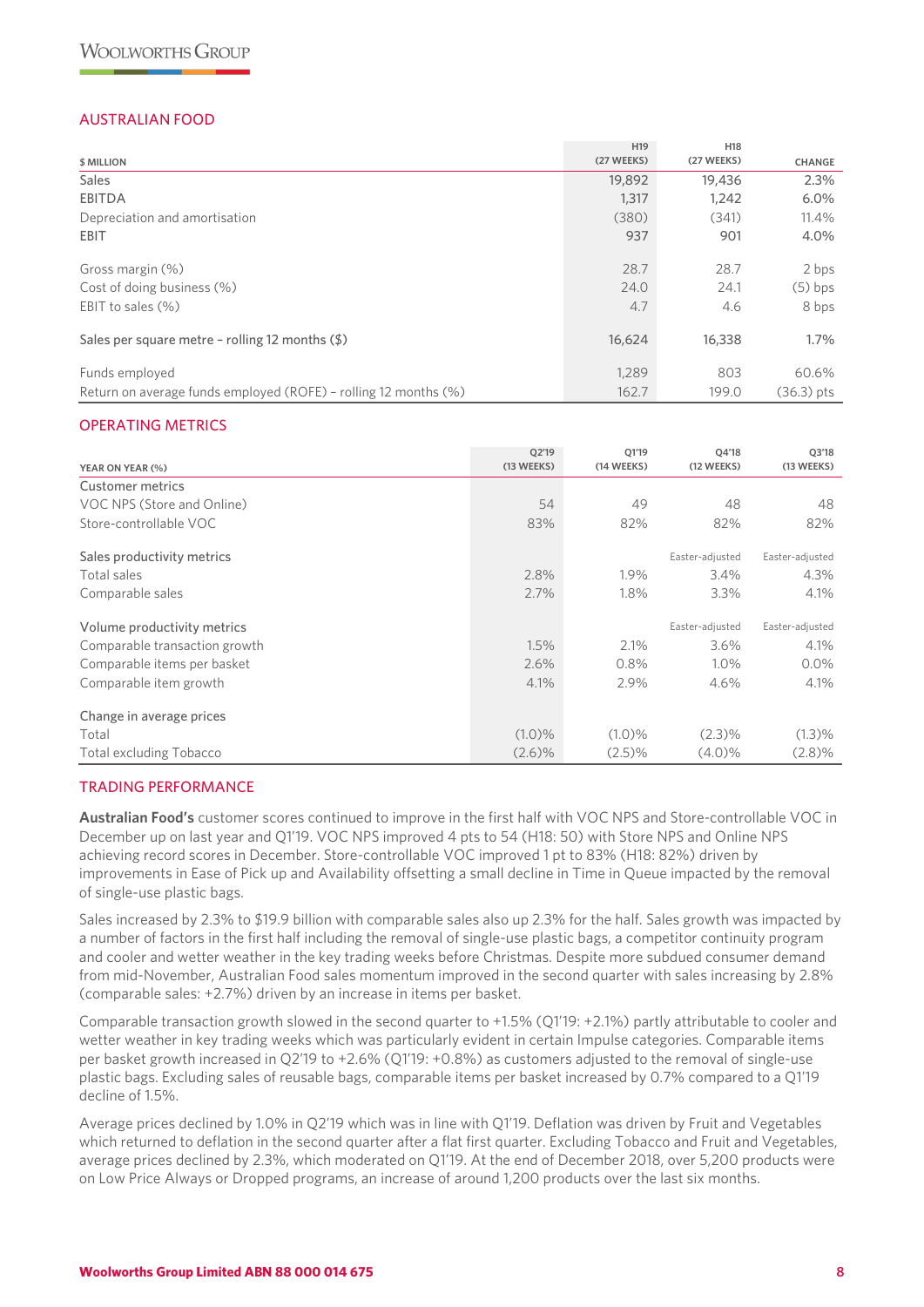Sales per square metre increased by 1.7% to \$16,624, driven by comparable sales growth. During the half, we opened 13 stores and closed three with 1,018 Woolworths Supermarkets and Metro stores at the end of the half. Average space growth over the last 12 months was 1.3%.

The Metro format continues to evolve and grow with double digit sales growth and 34 Metro branded stores at the end of the half. In the first half, 43 Renewals and 57 Upgrades were completed with highlights being the new format supermarkets in Ascot, Queensland; Camberwell, Victoria and the new Metro in Kings Cross, New South Wales.

Gross margin remained flat at 28.7% with improvements from product mix and promotional effectiveness offset by price investment, higher input cost inflation and higher stockloss due in part to lower sales velocity.

CODB as a percentage of sales decreased by 5 bps to 24.0% with good cost control in the half given lower than expected sales. Lower cost growth was achieved through a focus on productivity and cycling of up-weighted strategic investments, one-off redundancy costs and higher team member cost accruals in the prior year. Depreciation and amortisation increased by 11.4% due to increased spend on store IT investments and Renewals. EBIT increased 4.0% to \$937 million with an 8 bps improvement in EBIT margin to 4.7%.

Funds employed increased driven by ongoing spend on the Renewal program, MSRDC and the completion of 1Store which was previously held at Group level at the prior half. This was offset somewhat by an improvement in working capital.

The decline in ROFE was due to the increase in average funds employed.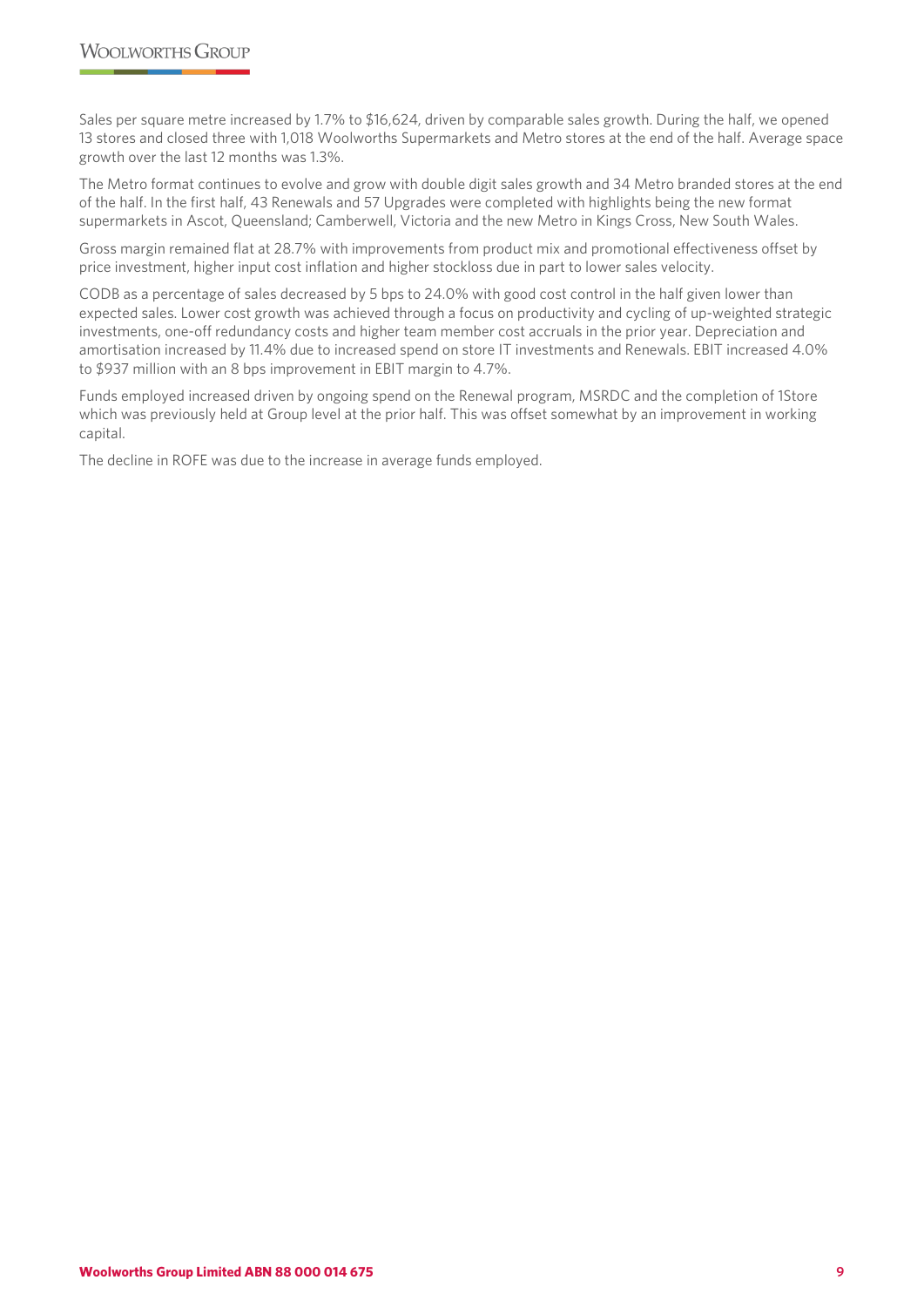# **WOOLIESX**

### OPERATING METRICS

| YEAR ON YEAR (%)                     | Q2'19<br>(13 WEEKS) | Q1'19<br>(14 WEEKS) | Q4'18<br>(12 WEEKS) | Q3'18<br>(13 WEEKS) |
|--------------------------------------|---------------------|---------------------|---------------------|---------------------|
| Customer metrics                     |                     |                     |                     |                     |
| Online VOC NPS                       | 62                  | 59                  | 55                  | 56                  |
| Sales productivity metrics           |                     |                     |                     |                     |
| Total sales (\$ million)             | 355                 | 343                 | 277                 | 280                 |
| Online (2U) sales growth             | 27.5%               | 25.6%               | 36.0%               | 29.3%               |
| Online penetration                   | 3.5%                | $3.3\%$             | $3.2\%$             | 2.8%                |
| Loyalty                              |                     |                     |                     |                     |
| Woolworths Rewards members (million) | 11.3                | 11.1                | 10.9                | 10.7                |

# TRADING PERFORMANCE

Investment in Australian Food's digital and data strategy through **WooliesX** has delivered a significant improvement in capability and strong growth over the last 18 months. In H19, WooliesX continued to build momentum with Online (2U) sales growing 26.6% on last year, representing 3.5% of Australian Food sales in Q2'19. Further improvements to the customer experience and operations have led to Online VOC and NPS both reaching record highs in December.

Woolworths Rewards continues to grow with 11.3 million members (+0.4 million since June) at the end of December. Woolworths Rewards is now able to offer members group-wide personalised campaigns across Woolworths Supermarkets, BWS, BIG W as well as Caltex which is contributing positively to Group sales. Through the expansion of the Woolworths Rewards partnership with Caltex, members now have the ability to earn points at an additional 680 participating Caltex sites.

WooliesX also successfully expanded On Demand delivery pilots in Sydney and Melbourne as customers' demand for ultra-convenience grows. The rollout of drive locations also continued with 78 locations at the end of the half. Scan & Go is being piloted in Double Bay, allowing customers to skip the conventional check-out process by scanning items with their phone as they shop.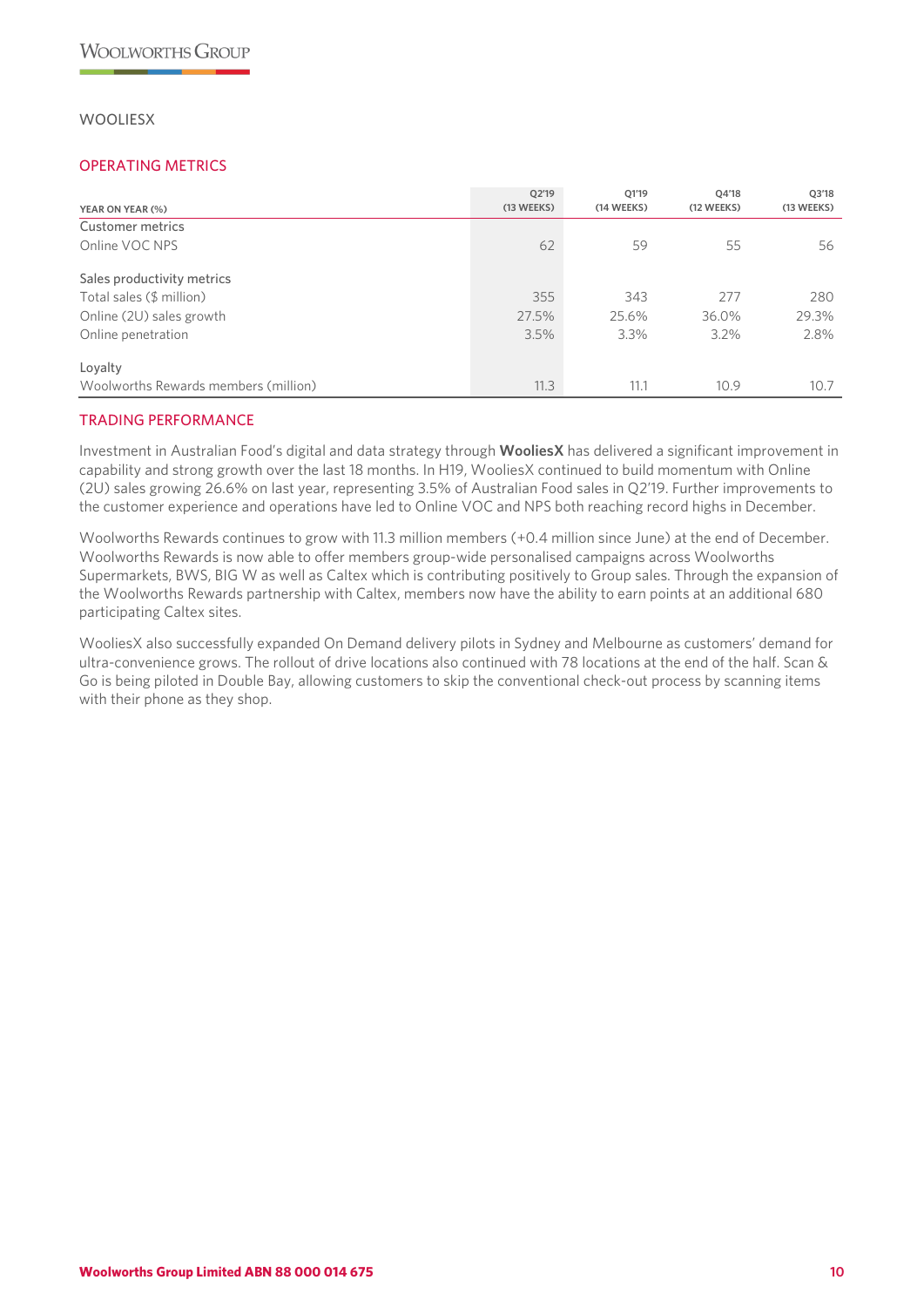# ENDEAVOUR DRINKS

|                                                            | H <sub>19</sub> | <b>H18</b> |               |
|------------------------------------------------------------|-----------------|------------|---------------|
| \$ MILLION                                                 | (27 WEEKS)      | (27 WEEKS) | <b>CHANGE</b> |
| <b>Sales</b>                                               | 4,596           | 4,513      | 1.8%          |
| <b>EBITDA</b>                                              | 341             | 355        | $(4.1)\%$     |
| Depreciation and amortisation                              | (51)            | (46)       | $11.2\%$      |
| <b>EBIT</b>                                                | 290             | 309        | (6.4)%        |
| Gross margin (%)                                           | 22.8            | 22.9       | $(10)$ bps    |
| Cost of doing business (%)                                 | 16.5            | 16.1       | 45 bps        |
| EBIT to sales $(\%)$                                       | 6.3             | 6.9        | $(55)$ bps    |
| Sales per square metre - rolling 12 months $(\frac{1}{2})$ | 18,079          | 18,019     | 0.3%          |
| Funds employed                                             | 2,980           | 2,840      | 4.9%          |
| ROFE - rolling 12 months $(\%)$                            | 16.5            | 17.6       | $(1.2)$ pts   |

#### OPERATING METRICS

| YEAR ON YEAR (%)           | O2'19<br>(13 WEEKS) | O1'19<br>(14 WEEKS) | 04'18<br>(12 WEEKS) | 03'18<br>(13 WEEKS) |
|----------------------------|---------------------|---------------------|---------------------|---------------------|
| Sales productivity metrics |                     |                     | Easter-adjusted     | Easter-adjusted     |
| Total sales                | 0.8%                | 3.0%                | $4.0\%$             | $4.4\%$             |
| Comparable sales           | $0.2\%$             | $1.7\%$             | 2.8%                | 3.3%                |
| Online penetration         | 6.3%                | 5.6%                | 5.1%                | 4.6%                |

#### TRADING PERFORMANCE

**Endeavour Drinks'** sales increased by 1.8% to \$4.6 billion in H19 with comparable sales increasing 0.9%. In Q2'19, sales increased by 0.8% with comparable sales increasing by 0.2%. BWS and Dan Murphy's outgrew a subdued market, particularly in the two largest categories of Beer and Wine. While comparisons to the prior year were impacted by the timing of New Year's Eve, Dan Murphy's sales performance was below expectations. Weather also impacted market growth with cooler temperatures and increased rainfall over key first half events periods.

BWS and Dan Murphy's both held or improved key VOC metrics for both in-store and online experience.

BWS maintained its strong momentum, with enhancements to localised ranging and tailored Woolworths Rewards offerings. The BWS store network grew to 1,332 stores with 16 net new stores and the new BWS Renewal format was successfully extended to key urban standalone stores. BWS' convenience offering also continued to expand, with On Demand delivery now available in 500 stores and Pick up available across the whole network. Jimmy Brings expanded its geographical reach, including launching in Brisbane during the half.

Dan Murphy's delivered double-digit growth in Online with new offerings, including the launch of 30 minute Pick up and On Demand delivery. In-store customer experience was enhanced with the introduction of wine advisors in key stores in the lead up to Christmas to guide product knowledge and discovery. Endeavour Drinks sales per square metre increased by 0.3% with rolling 12-month sales growth marginally above net average space growth of 2.5%.

Gross margin was flat at 22.8% with trading margin improvements offset by higher freight costs attributable to petrol prices and growth in Home Delivery.

CODB as a percentage of sales grew 45 bps, with lower sales growth and above-inflationary pressure on core running costs, as well as targeted investment in key focus areas including customer experience, data and analytics, supply chain strategy and ranging.

Endeavour Drinks EBIT decreased 6.4% to \$290 million in H19. ROFE decreased by 1.2 pts with an increase in working capital due to the timing of New Year's Eve.

We have clear plans in place for Dan Murphy's through a focus on range, service and convenience for customers instore and online. Further progress on this agenda is expected in the second half but Endeavour Drinks' EBIT for F19 is expected to be below the prior year.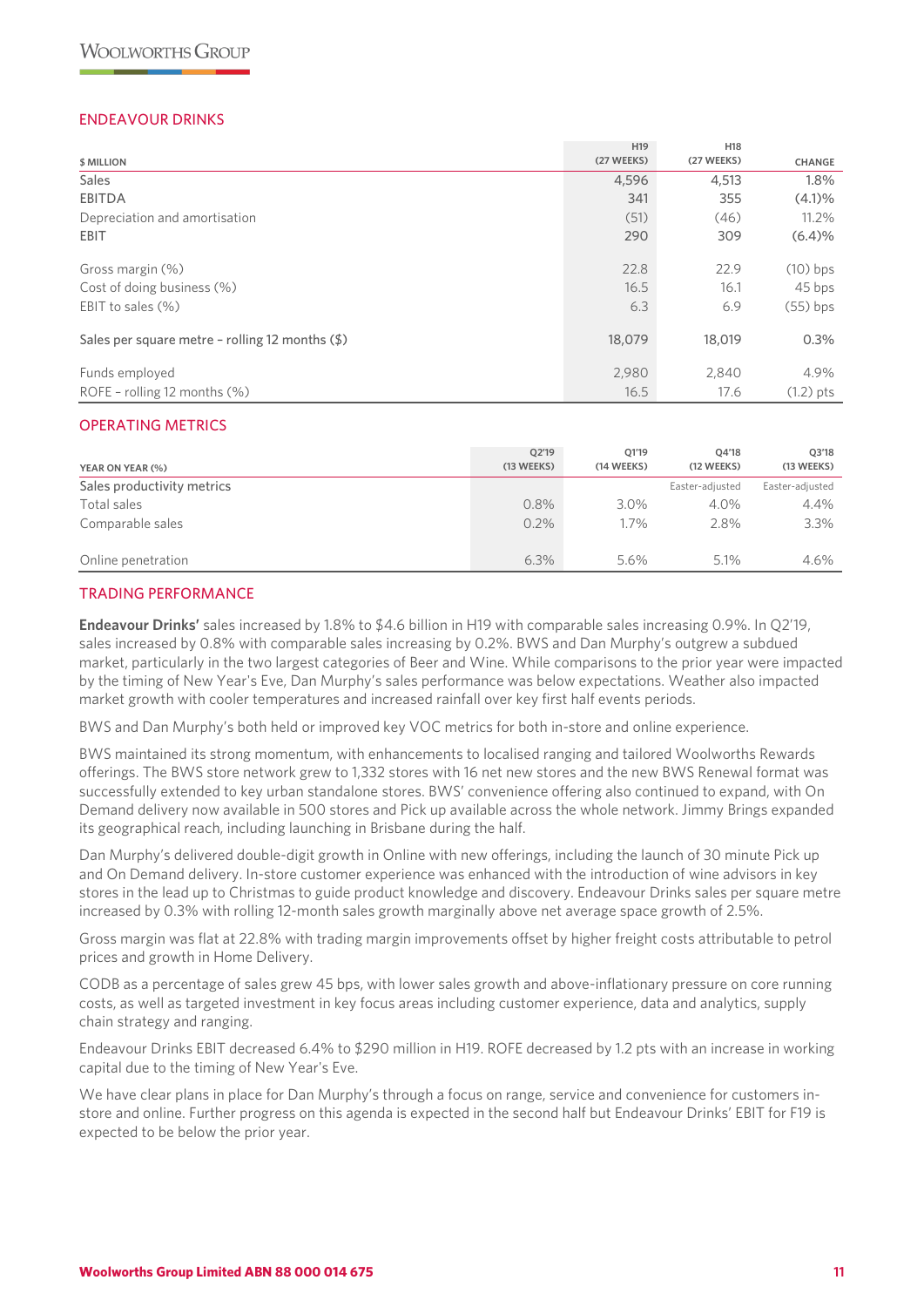# NEW ZEALAND FOOD 1

|                                                  | H <sub>19</sub> | H <sub>18</sub> |               |
|--------------------------------------------------|-----------------|-----------------|---------------|
| \$ MILLION                                       | (27 WEEKS)      | (27 WEEKS)      | <b>CHANGE</b> |
| <b>Sales</b>                                     | 3,401           | 3,337           | 1.9%          |
| <b>EBITDA</b>                                    | 212             | 217             | (2.2)%        |
| Depreciation and amortisation                    | (64)            | (66)            | $(2.5)\%$     |
| <b>EBIT</b>                                      | 148             | 151             | $(2.0)\%$     |
| Gross margin (%)                                 | 24.3            | 24.1            | 20 bps        |
| Cost of doing business (%)                       | 19.9            | 19.5            | 37 bps        |
| EBIT to sales $(\%)$                             | 4.4             | 4.5             | $(17)$ bps    |
| Sales per square metre - rolling 12 months (\$m) | 16,009          | 15,319          | 4.5%          |
| Funds employed                                   | 2,998           | 3.063           | $(2.1)\%$     |
| ROFE - rolling 12 months (%)                     | 9.3             | 9.9             | $(57)$ bps    |

#### OPERATING METRICS

| YEAR ON YEAR (%)              | 02'19<br>(13 WEEKS) | 01'19<br>(14 WEEKS) | 04'18<br>(12 WEEKS) | Q3'18<br>(13 WEEKS) |
|-------------------------------|---------------------|---------------------|---------------------|---------------------|
| Customer metrics              |                     |                     |                     |                     |
| Store-controllable VOC        | 81%                 | 80%                 | 79%                 | 78%                 |
| Online VOC NPS                | 65                  | 65                  | 64                  | 63                  |
| Sales productivity metrics    |                     |                     | Easter-adjusted     | Easter-adjusted     |
| Total sales                   | $1.2\%$             | 2.6%                | 2.8%                | $3.3\%$             |
| Comparable sales              | 2.4%                | 4.0%                | 2.8%                | 2.9%                |
| Online penetration            | 6.5%                | 6.4%                | 5.8%                | 4.8%                |
| Volume productivity metrics   |                     |                     | Easter-adjusted     | Easter-adjusted     |
| Comparable transaction growth | 0.2%                | $3.2\%$             | 3.4%                | 4.3%                |
| Comparable items per basket   | 4.0%                | $1.7\%$             | 0.6%                | (1.8)%              |
| Comparable item growth        | 4.2%                | 4.9%                | 4.0%                | 2.5%                |
| Change in average prices      | (0.7)%              | (1.8)%              | (1.8)%              | (1.1)%              |

#### TRADING PERFORMANCE

**New Zealand Food** launched its new brand platform 'We can help with that' at the beginning of the half with a number of customer satisfaction and brand advocacy measures steadily improving. December saw new highs on a number of VOC measures including Fruit & Vegetables, Time in Queue and Ease of Pick up Collection.

Sales for the half were NZ\$3.4 billion, an increase of 1.9% on the previous year. Comparable sales increased by 3.2% driven by comparable items per basket. Total sales were impacted by the closure of three stores in H2'18 and one in H19 due to store rationalisation. Sales per square metre increased by 4.5%.

The second quarter saw softer sales growth of 1.2% and comparable sales growth of 2.4% impacted by poor weather in the lead into Christmas, a slowdown in market growth and the timing of New Year's Eve. H19 sales were also impacted by disruption with 10 store Renewals in the half, including the newest format Bayfair and Takapuna stores.

Average prices declined 0.7% in the quarter, driven by lower prices in Fruit and Vegetables, but up from -1.8% in Q1'19.

The removal of single-use plastic bags from all Countdown stores was completed by mid-October, with the transition going well and supporting improving community perceptions.

Online (2U) sales remained strong in the quarter, up 40.3% on last year, driven by continued strong growth in Pick up. Digital momentum remains positive with CountdownX established and continuing to build. Customer advocacy for Online is very strong with VOC NPS of 65 in December.

Gross margin increased 20 bps due to further improvement in stockloss while remaining price competitive.

CODB as a percentage of sales increased 37 bps driven primarily by strategic investment into digital and data capabilities, with the result that EBITDA and EBIT decreased 2.2% and 2.0% respectively.

ROFE was down 57 bps on prior year due to the lower EBIT despite a reduction in funds employed.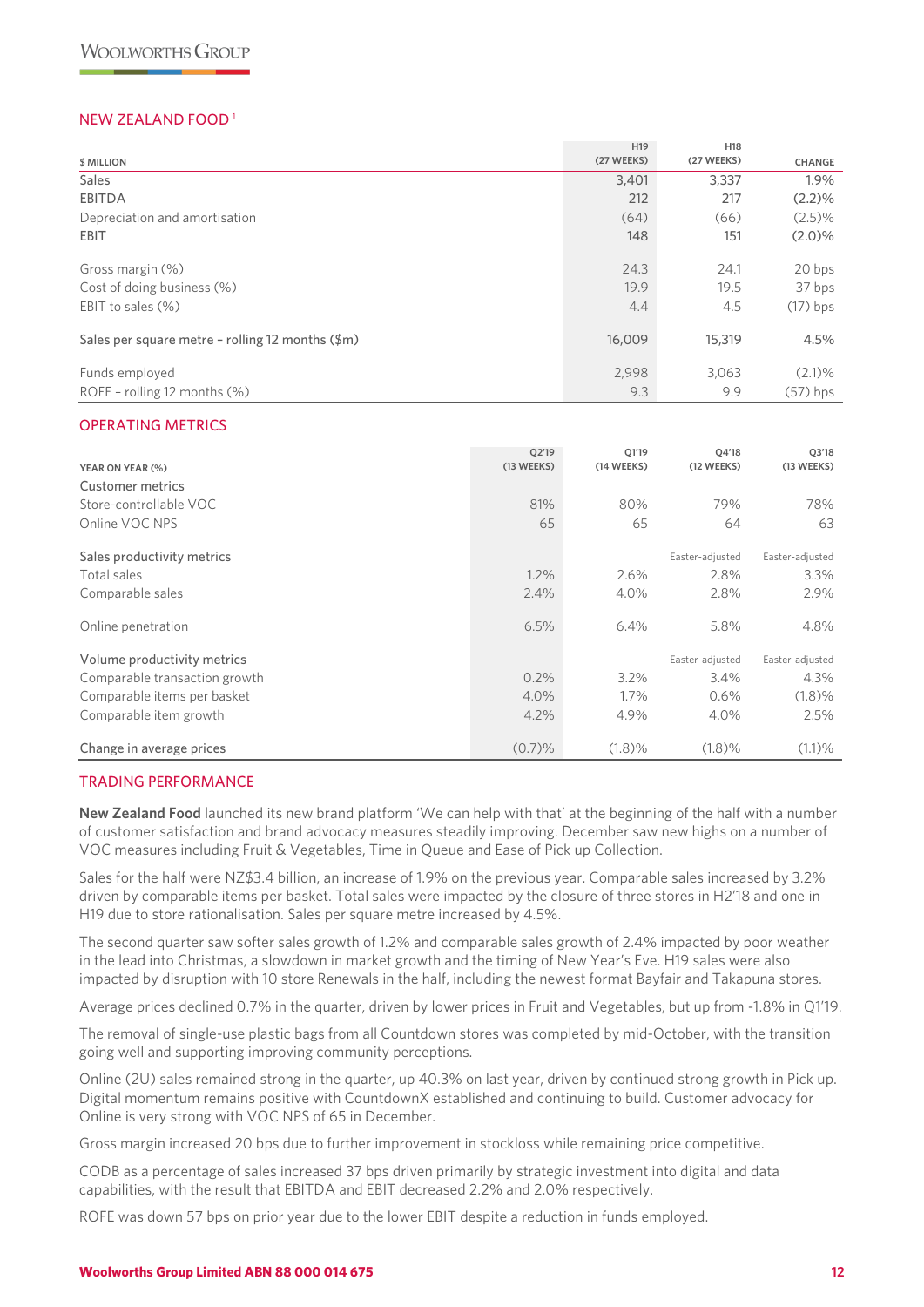### PORTFOLIO BUSINESSES – BIG W

|                                                          | H <sub>19</sub> | H18        |               |
|----------------------------------------------------------|-----------------|------------|---------------|
| \$ MILLION                                               | (27 WEEKS)      | (27 WEEKS) | <b>CHANGE</b> |
| <b>Sales</b>                                             | 2,091           | 2,037      | 2.7%          |
| <b>EBITDA</b>                                            | 34              | 31         | 10.3%         |
| Depreciation and amortisation                            | (42)            | (41)       | 2.9%          |
| LBIT                                                     | (8)             | (10)       | $(20.8)\%$    |
| Gross margin (%)                                         | 31.2            | 31.8       | $(58)$ bps    |
| Cost of doing business (%)                               | 31.6            | 32.2       | $(69)$ bps    |
| LBIT to sales $(\%)$                                     | (0.4)           | (0.5)      | $(11)$ bps    |
| Sales per square metre - rolling 12 months $(\text{Im})$ | 3,442           | 3,369      | 2.1%          |
| Funds employed                                           | 408             | 374        | 9.0%          |
| ROFE - rolling 12 months $(\%)$                          | (25.2)          | (30.6)     | $5.4$ pts     |

#### OPERATING METRICS

| YEAR ON YEAR (%)              | Q2'19<br>(13 WEEKS) | Q1'19<br>(14 WEEKS) | Q4'18<br>(12 WEEKS) | Q3'18<br>(13 WEEKS) |
|-------------------------------|---------------------|---------------------|---------------------|---------------------|
| Customer metrics              |                     |                     |                     |                     |
| Store-controllable VOC        | 78%                 | 79%                 | <b>NA</b>           | <b>NA</b>           |
| Sales productivity metrics    |                     |                     | Easter-adjusted     | Easter-adjusted     |
| Total sales                   | $3.7\%$             | 1.3%                | 1.7%                | $(1.3)\%$           |
| Comparable sales              | 5.0%                | $2.2\%$             | 2.0%                | $(1.2)\%$           |
| Online penetration            | 4.9%                | 3.3%                | 2.7%                | 1.8%                |
| Volume productivity metrics   |                     |                     | Easter-adjusted     | Easter-adjusted     |
| Comparable transaction growth | $4.4\%$             | 1.8%                | $2.4\%$             | $(0.1)\%$           |
| Comparable items per basket   | 4.3%                | 4.1%                | $2.4\%$             | $4.1\%$             |
| Comparable item growth        | 8.8%                | $6.0\%$             | 4.9%                | 4.0%                |

#### TRADING PERFORMANCE

**BIG W's** sales for the half were \$2.1 billion, an improvement of 2.7% on the previous year with comparable sales increasing 3.8%. Comparable sales grew by 5.0% in Q2'19 with growth in all Universes and a significant uplift in online channels supporting Leisure and Kids.

Customers continue to notice improvements at BIG W with 3.2% growth in comparable transactions and 7.6% growth in comparable items sold in the half. Excluding reusable bags, comparable items increased by 4.0%. Transaction growth was driven by a continued focus on lowering prices for customers and creating more convenient shopping solutions, including a significant uplift in demand for Pick up.

BIG W continued to invest in customer service and its team. Further embedding purpose and investing in team training was a key focus for the half. Store-controllable VOC was marginally below Q1'19 which is typical for the Christmas trading period but improved on the prior year.

Gross profit declined 58 bps reflecting markdowns in seasonal apparel following a slow start to the season, negative category mix and higher stockloss as a result of improving stock availability and rollout of new ranges.

CODB declined 69 bps resulting from store efficiencies, partly offset by continued customer investment and volumerelated cost increases.

The increase in funds employed related to the rollout of 1Store, as well as marginally higher inventory levels relating to the rollout of new ranges, improvements to stock availability and lower sell-through of apparel. Inventory quality remains good but will continue to be monitored closely.

BIG W remains focused on delivering a positive customer experience in-store and online. Good progress has been made in BIG W's digital offer, rollout of Customer 1<sup>st</sup> Ranging, more competitive pricing and improving availability for customers. With sales having stabilised and customer metrics improving, the team is focused on accelerating the conversion of sales into profit and is reviewing the BIG W store and DC network in the context of a rapidly changing market. An update on the outcomes of the review is expected to be provided in four to six weeks.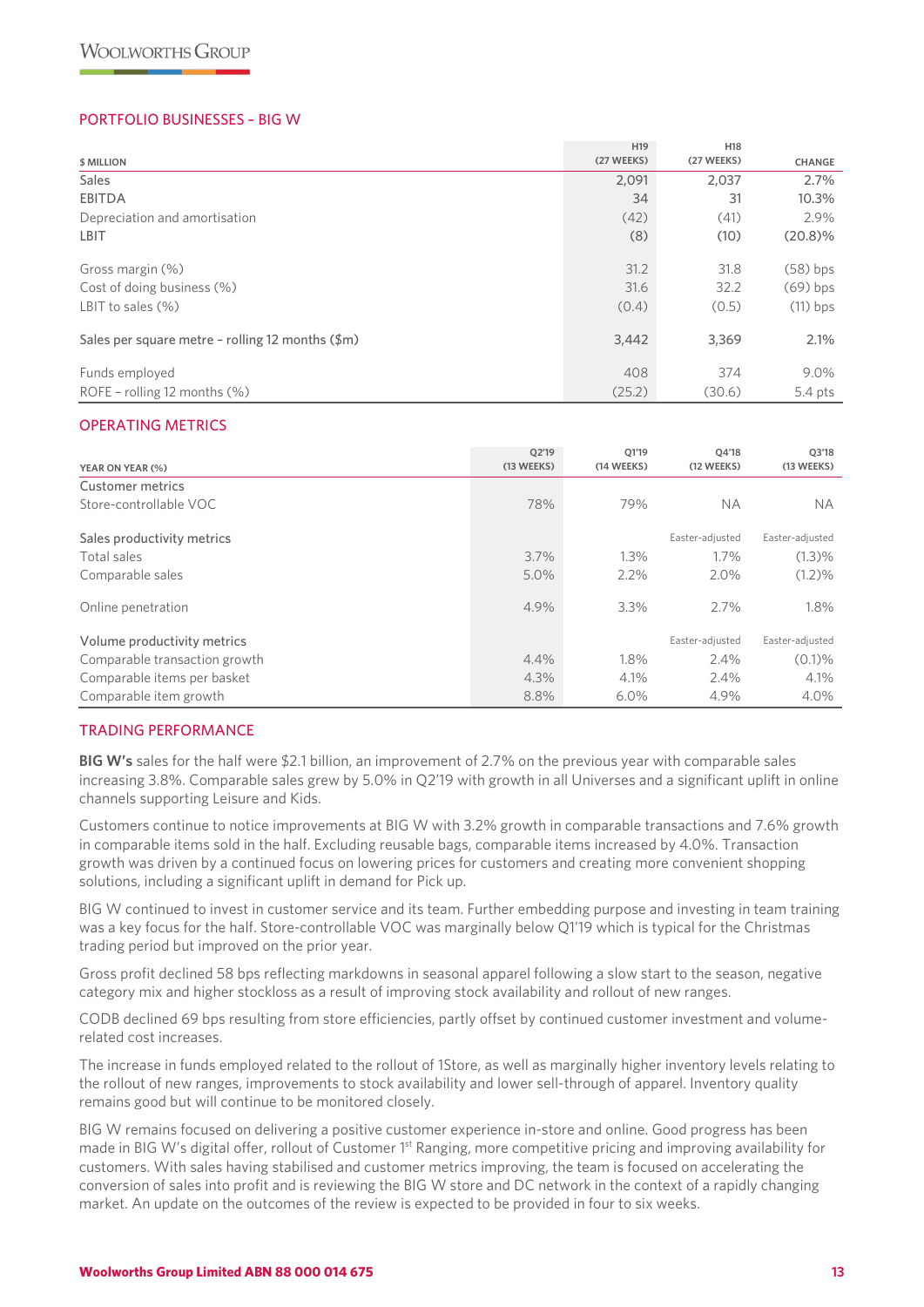### PORTFOLIO BUSINESSES – HOTELS

| \$ MILLION                 | H <sub>19</sub><br>(27 WEEKS) | H <sub>18</sub><br>(27 WEEKS) | <b>CHANGE</b> |
|----------------------------|-------------------------------|-------------------------------|---------------|
| <b>Sales</b>               | 865                           | 861                           | 0.5%          |
| <b>EBIT</b>                | 161                           | 163                           | (1.5)%        |
|                            |                               |                               |               |
| Gross margin (%)           | 84.2                          | 84.3                          | (6) bps       |
| Cost of doing business (%) | 65.7                          | 65.4                          | 30 bps        |
| EBIT to sales $(\%)$       | 18.6                          | 18.9                          | $(37)$ bps    |

#### TRADING PERFORMANCE

Sales for the half increased by 0.5% to \$865 million with comparable sales increasing by 1.1% with lower sales growth than recent periods as Hotels cycled strong events in the prior year and a more subdued consumer environment. Comparable sales increased by 1.0% in Q2'19 following an increase of 1.2% in Q1'19. Sales were slower in the early part of the second quarter but improved in December with sales growth led by Bars and Food.

Gross margin declined by 6 bps due to a negative change in business mix. CODB was well controlled but increased by 30 bps as a percentage of sales as a result of slower sales growth with EBIT marginally below the prior year.

During the half ALH's responsible gaming practices were further improved through the removal of complimentary alcohol service in all gaming rooms (in addition to certain states where it is already prohibited) and are on track to implement all of the recommendations of the Responsible Gaming Council of Canada by the end of F19.

One new venue was acquired during the half with 324 venues at the end of the period.

#### DISCONTINUED OPERATIONS

| \$ MILLION       | H <sub>19</sub><br>(27 WEEKS) | H <sub>18</sub><br>(27 WEEKS) | CHANGE  |
|------------------|-------------------------------|-------------------------------|---------|
| Sales            |                               |                               |         |
| Petrol           | 2,579                         | 2,458                         | 4.9%    |
| <b>EBIT</b>      |                               |                               |         |
| Home Improvement | $\sim$                        | 27                            | n.m.    |
| Petrol           | 84                            | 95                            | (11.9)% |

#### TRADING PERFORMANCE

#### Petrol

Petrol sales increased by 4.9% in the half due to higher fuel prices, offset somewhat by lower fuel volumes. Comparable fuel volumes declined by 7.3% in Q2'19 while average fuel prices (Q2'19: 142.4cpl, Q2'18: 133.3cpl) increased by 6.8% in comparison to the prior year. EBIT declined by 11.9% due to lower gross profit dollars driven by lower volumes and lower margins.

In November 2018, Woolworths Group entered into an agreement to sell the Woolworths Petrol business to EG Group subject to Foreign Investment Review Board (FIRB) approval. Assuming FIRB approval, the transaction is expected to complete around the end of March.

Following the completion of the sale of Woolworths Petrol to EG Group, Woolworths Group will fund a portion of the 4cpl fuel discount. The full H19 cost of the discount included in Petrol EBIT was \$30 million. Also included in H19 Petrol EBIT is \$9-12 million of overhead and other costs that are expected to remain with the Group following the sale. The Group plans to minimise the impact of these costs as it progresses through a transitional services arrangement.

# CENTRAL OVERHEADS

Central Overheads were in line with the prior year at \$72 million. In the second half, Central Overheads will include the \$50 million one-off benefit related to the Caltex partnership agreement assuming the successful completion of the sale of Woolworths Petrol to EG Group.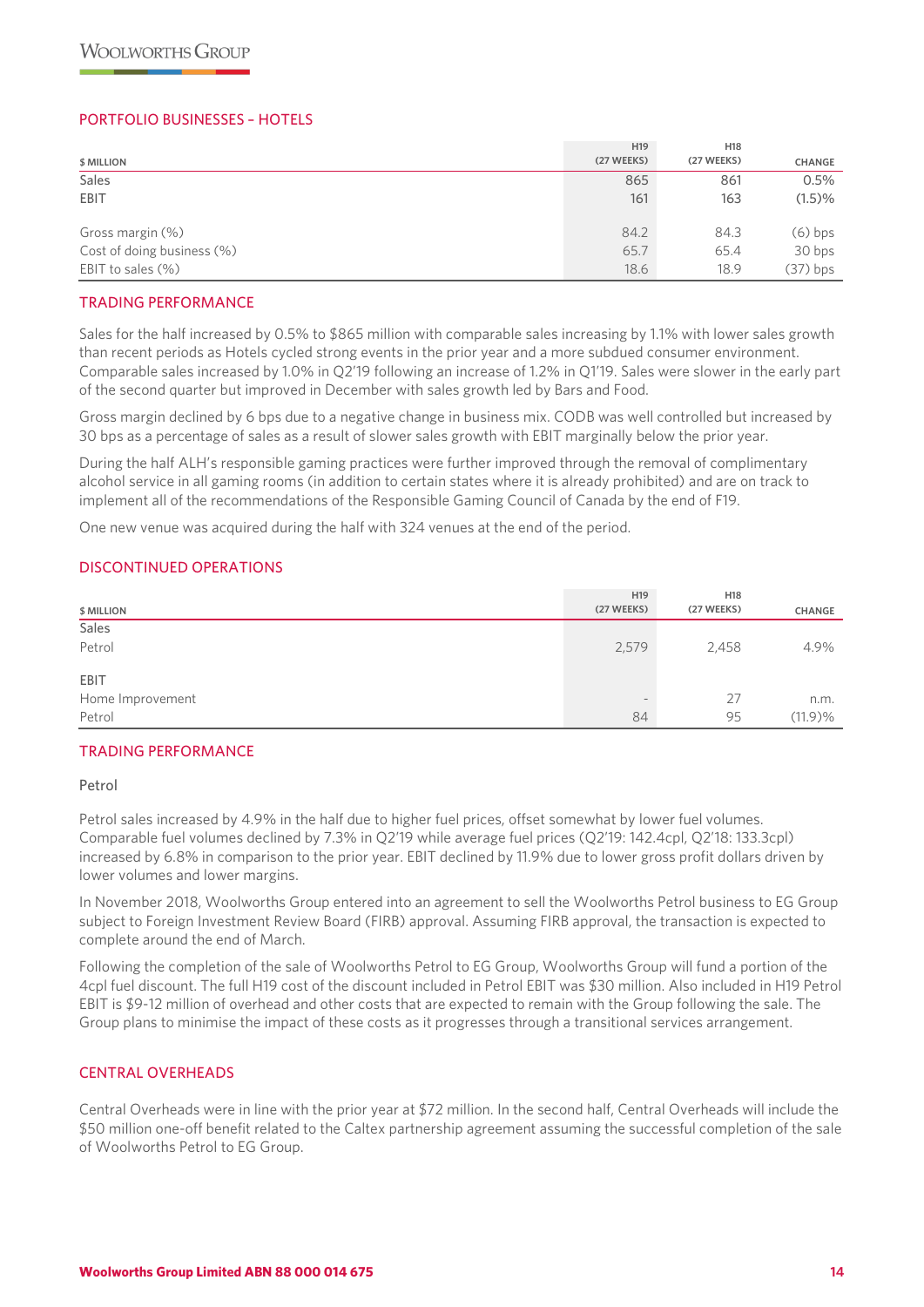#### GROUP BALANCE SHEET AS AT 30 DECEMBER 2018

| <b>\$ MILLION</b>                          | H <sub>19</sub><br><b>30 DECEMBER 2018</b> | H <sub>18</sub><br>31 DECEMBER 2017 | <b>CHANGE</b> | F18<br>24 JUNE 2018 |
|--------------------------------------------|--------------------------------------------|-------------------------------------|---------------|---------------------|
| Inventory                                  | 4.752                                      | 4,558                               | 4.3%          | 4,233               |
| Trade payables                             | (6,074)                                    | (5,784)                             | 5.0%          | (5,316)             |
| Net investment in inventory                | (1, 322)                                   | (1,226)                             | 7.7%          | (1,083)             |
| Receivables                                | 928                                        | 910                                 | 1.9%          | 894                 |
| Other creditors                            | (1, 973)                                   | (2,056)                             | $(4.0)\%$     | (1,955)             |
| Provisions                                 | (2,284)                                    | (2, 412)                            | (5.4)%        | (2,393)             |
| Fixed assets and investments               | 9.477                                      | 8.777                               | 8.0%          | 9.179               |
| Net assets held for sale                   | 636                                        | 720                                 | $(11.6)\%$    | 800                 |
| Intangible assets                          | 6,522                                      | 6,426                               | 1.5%          | 6,465               |
| Total funds employed                       | 11,984                                     | 11,139                              | 7.6%          | 11,907              |
| Net tax balances                           | 98                                         | 191                                 | $(48.7)\%$    | 161                 |
| Net assets employed                        | 12,082                                     | 11,330                              | 6.7%          | 12,068              |
| Net debt                                   | (818)                                      | (970)                               | $(15.1)\%$    | (1,219)             |
| Net assets                                 | 11,264                                     | 10,360                              | 8.7%          | 10,849              |
| Non-controlling interests                  | 381                                        | 369                                 | 3.1%          | 368                 |
| Shareholders' equity                       | 10,883                                     | 9,991                               | 8.9%          | 10,481              |
| Total equity                               | 11,264                                     | 10,360                              | 8.7%          | 10,849              |
| Key ratios - continuing operations         |                                            |                                     |               |                     |
| Closing inventory days (based on COGS)     | 40.9                                       | 40.1                                | 0.8 days      | 37.8                |
| Closing trade payable days (based on COGS) | 52.4                                       | 49.8                                | 2.6 days      | 46.2                |
| <b>ROFE</b>                                | 24.1%                                      | 24.0%                               | 6 bps         | 24.1%               |
| ROFE - lease-adjusted                      | 13.8%                                      | 13.8%                               | 3 bps         | 14.0%               |

Closing inventory of \$4,752 million increased by \$194 million driven by higher stock levels for New Year's Eve in Endeavour Drinks, reusable shopping bags in Australian and New Zealand Food and increased seasonal inventory in BIG W. While closing inventory days increased by 0.8 days, average inventory days from continuing operations improved by 0.8 days to 39.5.

Net investment in inventory of \$1,322 million improved on the prior year due to management of trade payables and the timing of the December New Zealand Food payment run, partially offset by Petrol trade payables not previously classified as held for sale.

Provisions of \$2,284 million decreased \$128 million driven by cash utilisation of F16 significant items provisions. Excluding Home Improvement and significant items previously recognised, provisions increased \$59 million driven by increases in provisions related to the exit from certain supply chain facilities booked in H2'18.

Fixed assets and investments of \$9,477 million increased by \$700 million. This was driven by capital expenditure of \$2,121 million over the last 12 months relating to store refurbishments, supply chain and IT infrastructure offset by depreciation and asset disposals and retirements in the ordinary course of business.

Net assets held for sale of \$636 million primarily relate to Petrol and other Woolworths Group properties held for sale. The decrease on the prior year was largely as a result of Petrol liabilities not previously classified as held for sale under the former BP agreement.

Intangible assets of \$6,522 million increased by \$96 million driven by higher goodwill in New Zealand due to the strengthening of the New Zealand dollar.

Total funds employed increased by \$845 million due to capital investment and decrease in provisions primarily due to Home Improvement cash utilisation.

Net tax balances of \$98 million decreased \$93 million due to the movement of net tax benefits arising from provisions.

Net debt of \$818 million declined by \$152 million due to free cash flow generation.

ROFE from continuing operations before significant items was 24.1%, an increase of 6 bps on the prior year. The increase in EBIT was offset by an increase in average funds employed. Lease-adjusted ROFE increased 3 bps to 13.8%. Group ROFE before significant items was 24.6% (H18: 28.1%).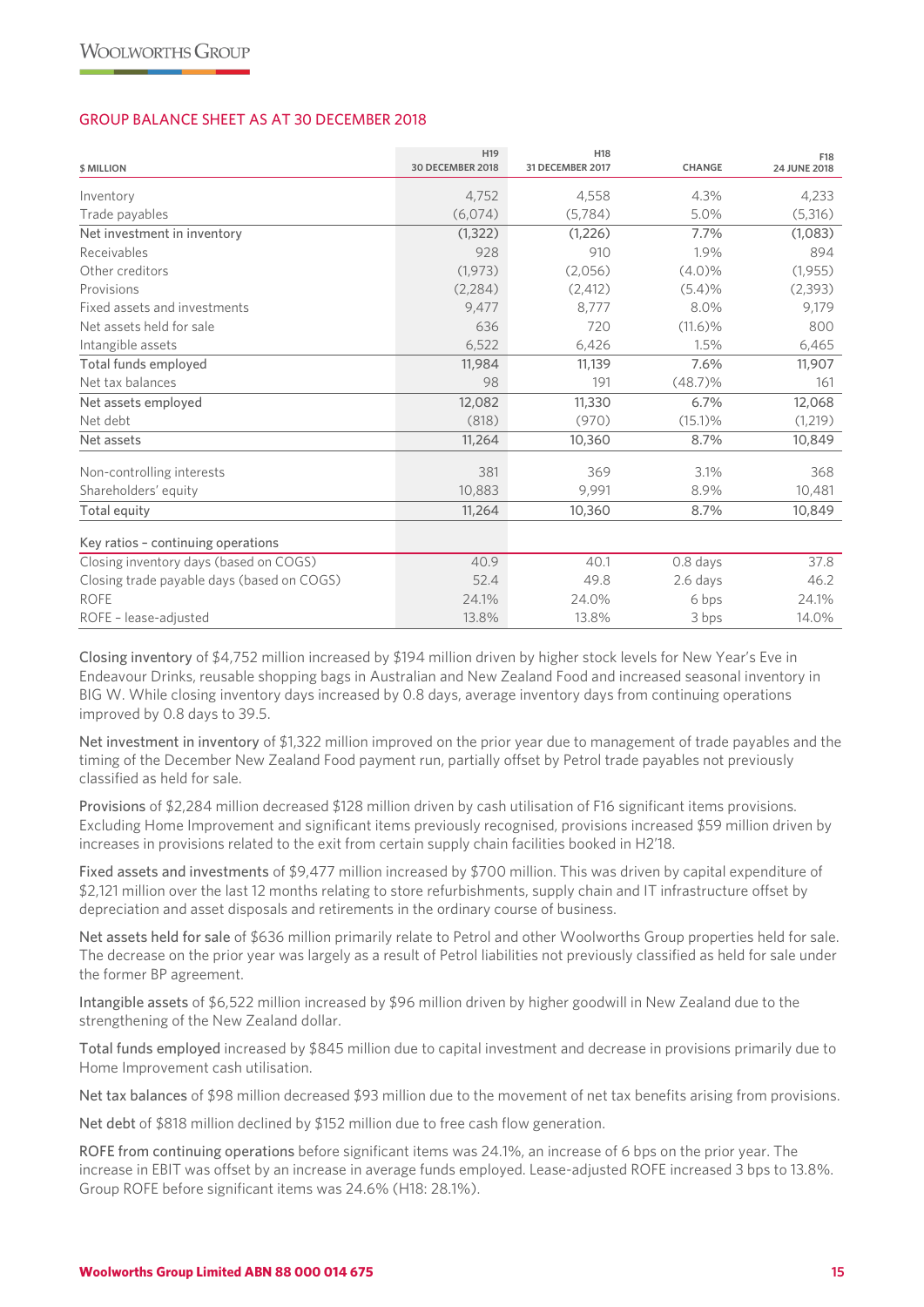# GROUP CASH FLOW FOR THE 27 WEEKS ENDED 30 DECEMBER 2018

|                                                                                                                                                  | H <sub>19</sub> | H <sub>18</sub> |               |
|--------------------------------------------------------------------------------------------------------------------------------------------------|-----------------|-----------------|---------------|
| <b>\$ MILLION</b>                                                                                                                                | (27 WEEKS)      | (27 WEEKS)      | <b>CHANGE</b> |
| EBITDA - continuing operations                                                                                                                   | 2,056           | 1.993           |               |
| EBITDA - discontinued operations                                                                                                                 | 84              | 122             |               |
| <b>EBITDA</b>                                                                                                                                    | 2,140           | 2,115           | 1.2%          |
| Net increase in inventory                                                                                                                        | (498)           | (390)           |               |
| Net increase in trade payables                                                                                                                   | 907             | 623             |               |
| Net change in other working capital and non-cash                                                                                                 | (62)            | 58              |               |
| Cash from operating activities before interest and tax                                                                                           | 2,487           | 2,406           | 3.4%          |
| Net interest paid                                                                                                                                | (86)            | (95)            |               |
| Tax paid                                                                                                                                         | (386)           | (336)           |               |
| Total cash provided by operating activities                                                                                                      | 2,015           | 1.975           | 2.1%          |
| Proceeds from the sale of property, plant and equipment and businesses and<br>investments                                                        | 115             | 307             |               |
| Payments for the purchase of property, plant and equipment, property<br>development, intangible assets, investments and contingent consideration | (1,002)         | (876)           |               |
| Other                                                                                                                                            | (24)            | (36)            |               |
| Total cash used in investing activities                                                                                                          | (911)           | (605)           | 50.8%         |
| Dividends paid (including to non-controlling interests)                                                                                          | (703)           | (416)           |               |
| Free cash flow after equity related financing activities                                                                                         | 401             | 954             | (57.9)%       |

Cash flow from operating activities before interest and tax was \$2,487 million, an increase of 3.4% on the prior year driven by a 1.2% increase in EBITDA and cash inflows from working capital movements.

Cash realisation ratio was 123% (H18: 125%) driven by seasonally lower net investment in inventory compared to the financial year-end (F18: 101%). Cash realisation also benefitted from higher payables in New Zealand due to the timing of the December payment run. The cash realisation ratio for F19 is not expected to be as high as the first half due to seasonality, a reversal of New Zealand payment timing benefit and the cash utilisation of provisions and accruals.

Net interest paid of \$86 million decreased by \$9 million compared to the prior year due to lower levels of average debt through the period and the cancellation of surplus syndicated bank facilities.

Tax payments increased by \$50 million to \$386 million primarily due to higher tax refunds in the prior year.

Cash used in investing activities increased by 50.8% to \$911 million due to higher capital expenditure on store renewal programs, supply chain and IT infrastructure and lower proceeds from the sale of property, plant and equipment and businesses and investments.

Our fixed charges cover ratio for the period was 2.7x, in line with the prior year.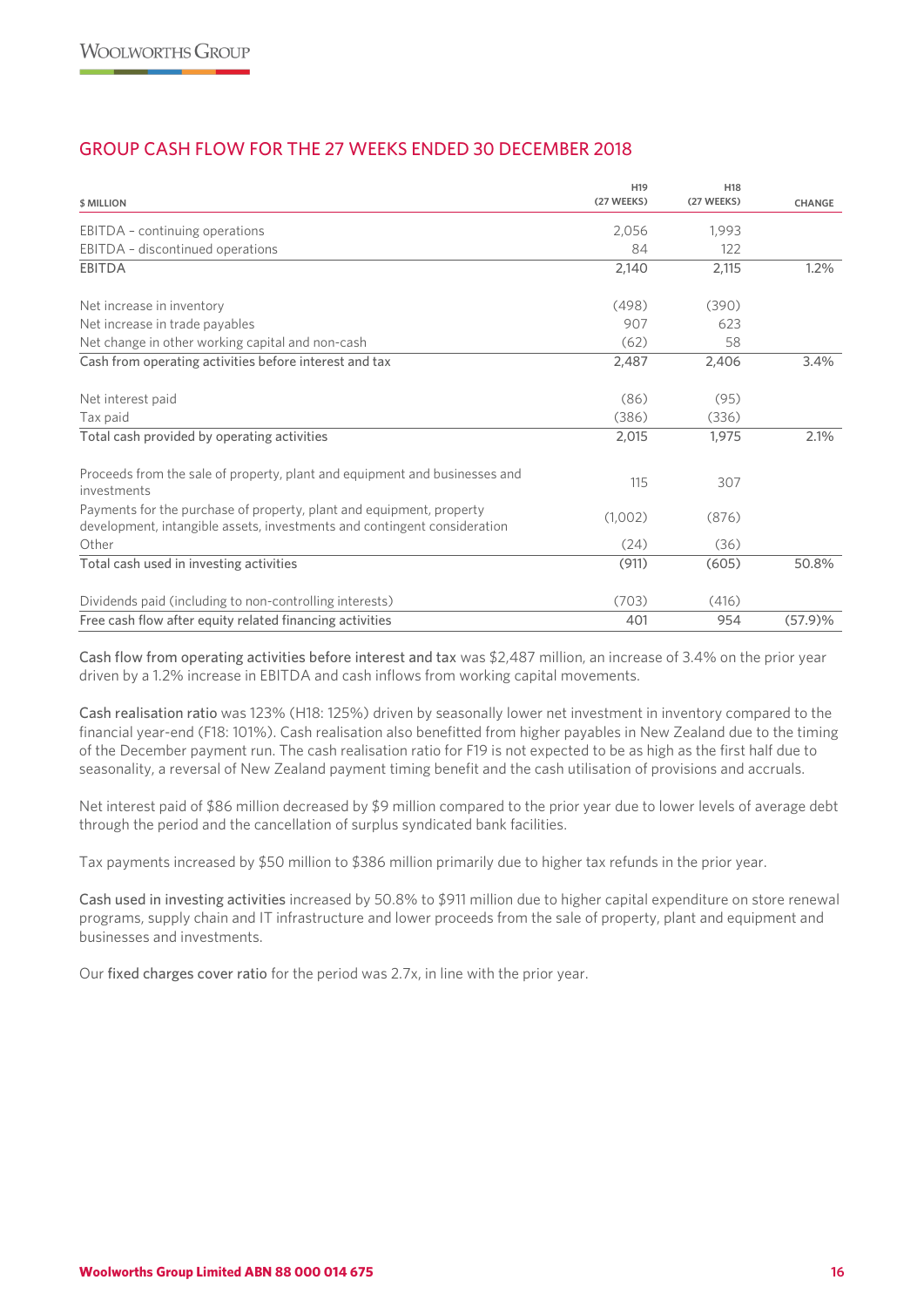### CAPITAL MANAGEMENT

Woolworths Group manages its capital structure with the objective of enhancing long-term shareholder value through funding its business at an optimised weighted average cost of capital. It will return capital to shareholders when that is consistent with its long-term capital structure objectives and where it will enhance shareholder value. Woolworths Group remains committed to a solid investment grade credit rating<sup>2</sup> and a number of actions can be undertaken to support the credit profile including the sale of non-core assets, further working capital initiatives, and adjusting growth capital expenditure and the property leasing profile.

#### Financing transactions during H19

Woolworths Group had no new transactions or debt maturities during the first half of F19.

#### Upcoming maturity

A\$500 million domestic Medium Term Notes is maturing in March 2019.

# NEW STORE ROLLOUT PLANS FROM CONTINUING OPERATIONS

Space rollout is supported by detailed plans for the next three to five years identifying specific sites.

|                                   | <b>H19 NET STORE OPENINGS</b><br>(INCL. ACQUISITIONS) | <b>MEDIUM TERM TARGET (NET)</b>               |
|-----------------------------------|-------------------------------------------------------|-----------------------------------------------|
| Australian Food (including Metro) | 10                                                    | 10 - 20 new full range supermarkets per annum |
| New Zealand Food                  |                                                       |                                               |
| Countdown                         | (1)                                                   | 3 - 4 new supermarkets per annum              |
| <b>Franchise Stores</b>           | $\overline{\phantom{a}}$                              |                                               |
| Dan Murphy's                      | $\overline{\phantom{a}}$                              | 6 - 10 new stores per annum                   |
| BWS (including attached)          | 16                                                    | 6 - 10 new stores per annum (standalone)      |
| <b>BIG W</b>                      | $\overline{\phantom{a}}$                              | Only where previously committed               |
| Hotels (ALH Group)                |                                                       | Acquire as appropriate opportunities arise    |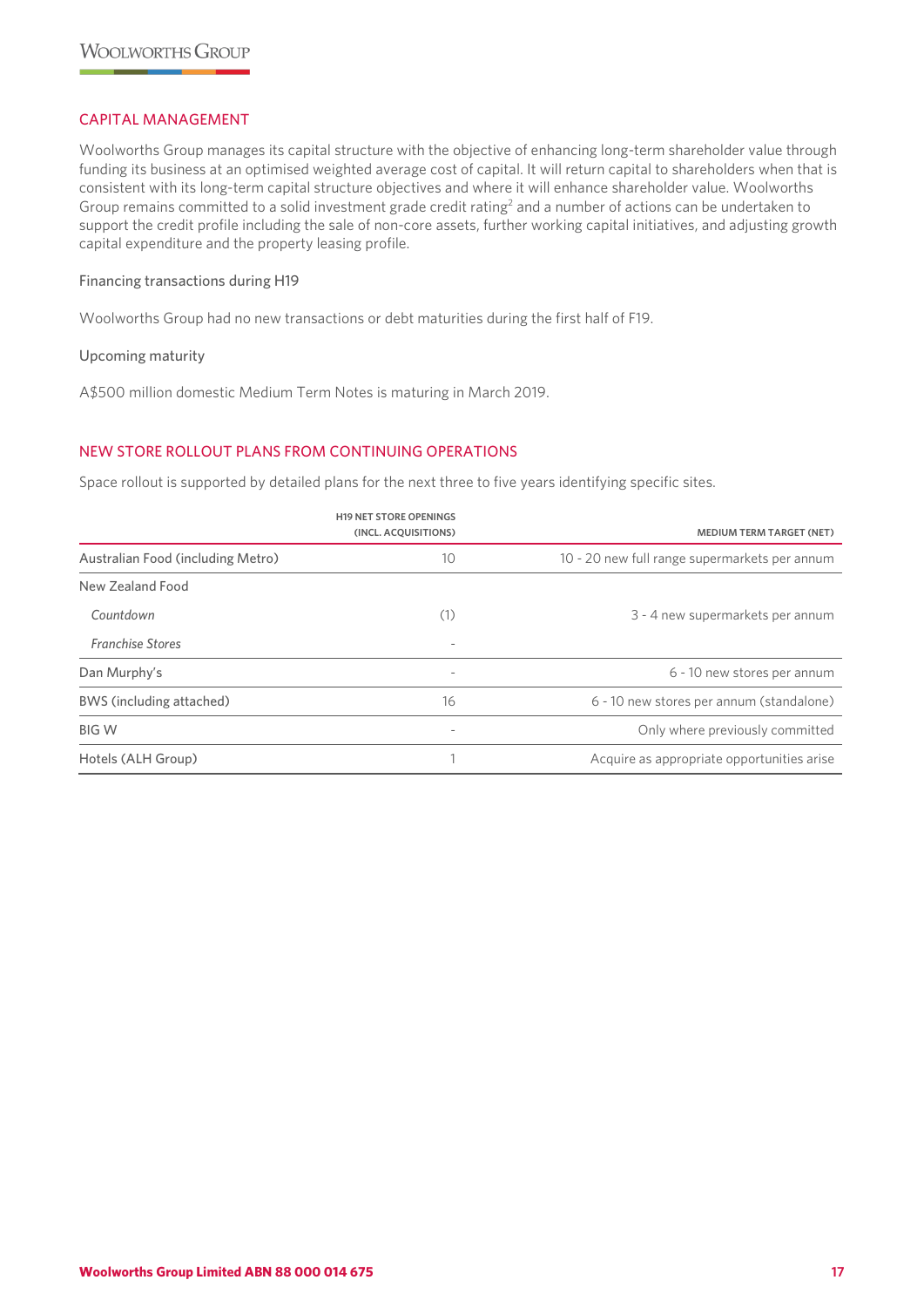# OUTLOOK

Brad Banducci said: "While trading across the Group for the first seven weeks of the second half has improved following more settled weather, we expect a more subdued consumer environment to continue for the foreseeable future. We remain focused on opportunities to simplify our businesses to improve productivity without impacting the experience for our customers. We will also continue to invest in areas that will drive the long-term success of our business for our shareholders with digital and data key areas of focus.

"In **Australian Food**, we expect the market to remain challenging including ongoing input cost pressures such as meat. Our new Enterprise Agreement takes effect in January providing improved benefits to our team members but will result in higher cost with the full impact in H20. Our 'Simpler for Stores' productivity program is continuing to build momentum and we remain focused on improving stockloss after a relatively poor first seven months. Despite the headwinds, we remain confident in our plans for F19 and F20 to deliver sales growth and a return on our investments.

"In **New Zealand Food**, we are focused on building on our new brand platform, improving our Fresh and Health offers, continuing to innovate the customer digital experience and realising the financial benefits of these investments.

"**Endeavour Drinks** needs to evolve its offer to meet rapidly changing consumer expectations and to capitalise on its market leading position. We have strong plans in place to ramp-up digital, deliver more localised ranges, improve service and offer greater convenience to our customers. We expect to make good progress in H2'19 but expect F19 EBIT to be below the prior year.

"Despite the improvement in sales momentum in **BIG W**, it remains a work-in-progress. We continue to expect a reduction in losses in F19 subject to no further deterioration in trading conditions; however, we are not satisfied with speed of translation of improved sales into profit. We are reviewing our store and DC network and further details are expected to be provided in the next four to six weeks."

"As always, I would like to thank our customers for their support and team for their commitment and efforts. We are truly better together."

The Q3'19 sales release is currently scheduled for 2 May 2019. As a reminder, F19 will be a 53-week year.

-ends-

# FOR FURTHER INFORMATION CONTACT:

| Investors and analysts                       | Media                   |
|----------------------------------------------|-------------------------|
| Paul van Meurs<br>Head of Investor Relations | Woolworths Press Office |
| +61 407 521 651                              | $+61288851033$          |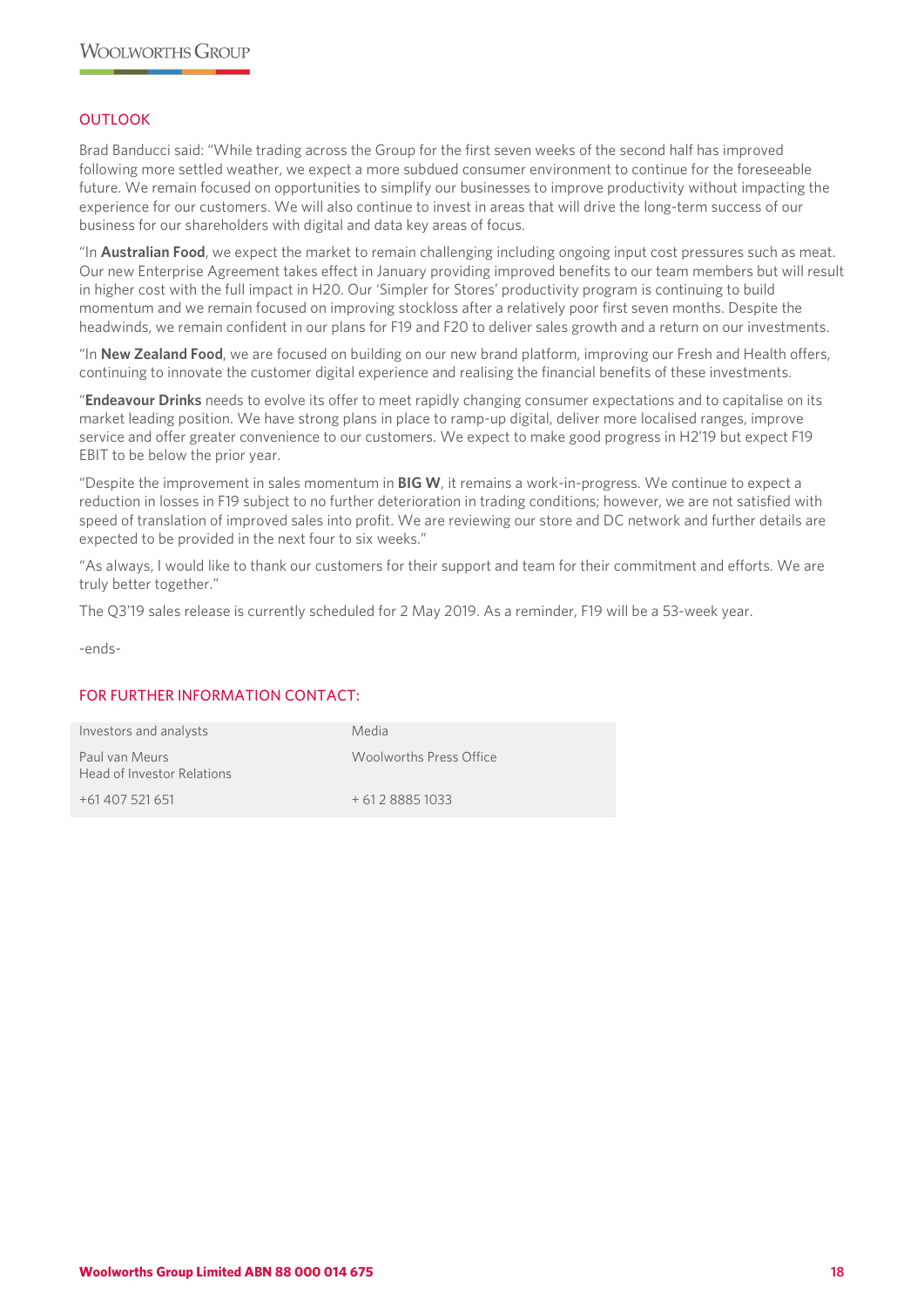#### APPENDIX ONE: ASIC REGULATORY GUIDE 230 DISCLOSING NON-IFRS FINANCIAL INFORMATION AND GLOSSARY

The Half-Year Financial Report 2019 and this Half-Year Profit and Dividend Announcement for the 27 weeks ended 30 December 2018 contains certain non-IFRS financial measures of historical financial performance, balance sheet or cash flows. Non-IFRS financial measures are financial measures other than those defined or specified under all relevant accounting standards and may not be directly comparable with other companies' measures but are common practice in the industry in which Woolworths Group operates. Non-IFRS financial information should be considered in addition to, and is not intended to be a substitute for, or more important than, IFRS measures. The presentation of non-IFRS measures is in line with Regulatory Guide 230 issued by the Australian Securities and Investments Commission (ASIC) in December 2011 to promote full and clear disclosure for investors and other users of financial information and minimise the possibility of being misled by such information.

These measures are used by management and the directors as the primary measures of assessing the financial performance of the Group and individual segments. The directors also believe that these non-IFRS measures assist in providing additional meaningful information on the underlying drivers of the business, performance and trends, as well as position of the Woolworths Group. Non-IFRS financial measures are also used to enhance the comparability of information between reporting periods (such as comparable sales), by adjusting for non-recurring or uncontrollable factors which affect IFRS measures, to aid the user in understanding the Woolworths Group's performance. Consequently, non-IFRS measures are used by the directors and management for performance analysis, planning, reporting, and incentive setting purposes, and have remained consistent with the prior year. Non-IFRS measures are not subject to audit or review.

#### *Glossary*

| Cash realisation ratio           | Operating cash flow as a percentage of Group net profit after tax before depreciation<br>and amortisation                                                                                                                                                                              |
|----------------------------------|----------------------------------------------------------------------------------------------------------------------------------------------------------------------------------------------------------------------------------------------------------------------------------------|
| Comparable sales                 | Measure of sales which excludes stores that have been opened or closed in the last 12<br>months and demonstrable impact on existing stores from store disruption as a result of<br>store refurbishment or new store openings                                                           |
| Cost of doing business<br>(CODB) | Expenses which relate to the operation of the business                                                                                                                                                                                                                                 |
| Customer 1 <sup>st</sup> Ranging | Developing a clearly defined range to provide an easier shopping experience for the<br>customer                                                                                                                                                                                        |
| Customer fulfilment centre       | Customer fulfilment centres are dedicated online distribution centres                                                                                                                                                                                                                  |
| Fixed charges cover ratio        | Group earnings before interest, tax, depreciation, amortisation and rent (EBITDAR)<br>divided by rent and interest costs. Rent and interest costs include capitalised interest,<br>but exclude foreign exchange gains/losses and dividend income                                       |
| Free cash flow                   | Cash flow generated by the Woolworths Group after equity related financing activities<br>including dividends                                                                                                                                                                           |
| Funds employed                   | Net assets employed excluding net tax balances                                                                                                                                                                                                                                         |
| Net assets employed              | Net assets excluding net debt and other financial liabilities                                                                                                                                                                                                                          |
| Net Promoter Score (NPS)         | A loyalty measure based on a single question where a customer rates a business on a<br>scale of 0-10. The score is the net result of the percentage of customers providing a<br>score of 9 or 10 (promoters) less the percentage of customers providing a score of 0-6<br>(detractors) |
| Net debt                         | Borrowings less cash balances including debt hedging derivatives                                                                                                                                                                                                                       |
| On Demand                        | An express or scheduled delivery service providing online orders at the customer's<br>convenience                                                                                                                                                                                      |
| Pick up                          | A service which enables collection of online shopping orders in-store or at select<br>locations                                                                                                                                                                                        |
| Renewals                         | A total store transformation focused on the overall store environment, team, range and<br>process efficiency (including digital)                                                                                                                                                       |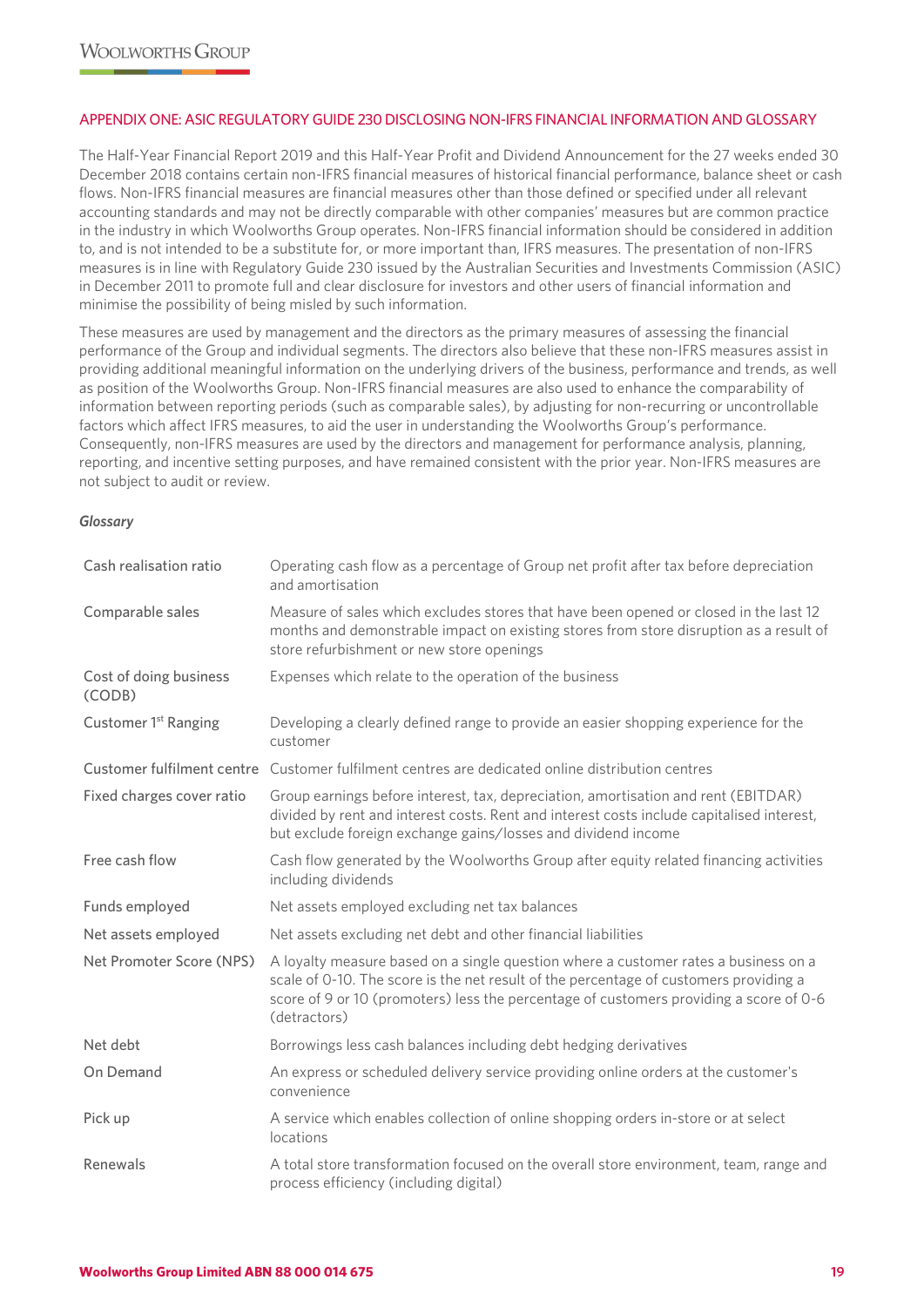# **WOOLWORTHS GROUP**

| Return on Funds Employed<br>(ROFE) | ROFE is calculated as EBIT before significant items for the previous 12 months as a<br>percentage of average (opening, mid and closing) funds employed. Lease-adjusted ROFE<br>adjusts funds employed for the present value of future lease obligations and EBIT for the<br>implied interest on those obligations                                                                                                                               |
|------------------------------------|-------------------------------------------------------------------------------------------------------------------------------------------------------------------------------------------------------------------------------------------------------------------------------------------------------------------------------------------------------------------------------------------------------------------------------------------------|
| Sales per square metre             | Total sales for the previous 12 months by business divided by average trading area                                                                                                                                                                                                                                                                                                                                                              |
| Simpler for Stores                 | Simplification of end-to-end processes for store teams, improving customer experience<br>and productivity                                                                                                                                                                                                                                                                                                                                       |
| Stockloss                          | The value of stock written-off, wasted, stolen, cleared, marked-down or adjusted from<br>all stores nationally (sometimes expressed as a percentage of sales)                                                                                                                                                                                                                                                                                   |
| Upgrades                           | A lighter upgrade typically involving a front-of-store upgrade and Produce/Bakery<br>enhancement                                                                                                                                                                                                                                                                                                                                                |
| Voice of Customer (VOC)            | Externally facilitated survey of a sample of Woolworths Group customers where<br>customers rate Woolworths Group businesses on a number of criteria. Expressed as the<br>percentage of customers providing a rating of six or seven on a seven point scale                                                                                                                                                                                      |
| <b>VOC NPS</b>                     | VOC NPS is based on feedback from Woolworths Rewards members. VOC NPS is the<br>number of promoters (score of 9 or 10) less the number of detractors (score of 6 or<br>below)                                                                                                                                                                                                                                                                   |
| Voice of Supplier (VOS)            | Bi-monthly survey (six times per year) of a broad spectrum of Australian Food's<br>suppliers facilitated by an external provider. The survey is used to provide an ongoing<br>measure of the effectiveness of business relationships with the supplier community.<br>VOS is the average of the suppliers' rating across various attributes scored as a<br>percentage of suppliers that provided a rating of six or seven on a seven point scale |
| Voice of Team (VOT)                | Survey measuring sustainable engagement of our team members as well as their<br>advocacy of Woolworths as a place to work and shop. The survey consists of nine<br>sustainable engagement questions, three key driver questions and two advocacy<br>questions                                                                                                                                                                                   |

Other non-IFRS measures used in describing the business performance include:

- Earnings before interest, tax, depreciation and amortisation (EBITDA)
- Cash flow from operating activities before interest and tax
- 
- Fixed assets and investments Net investment in inventory
- 
- Closing trade payable days **•** Closing inventory days
- Change in average prices Change inventory days
- 
- Volume productivity metrics including transaction growth, items per basket and item growth
- Earnings before interest, tax, depreciation, amortisation and rent (EBITDAR)
- Free cash flow after equity related financing activities excluding dividends
- Trading area **•** Significant items
	-
- Net tax balances Net assets held for sale
	-
	-
- Easter-adjusted metrics Margins including gross profit, CODB and EBIT/ (LBIT)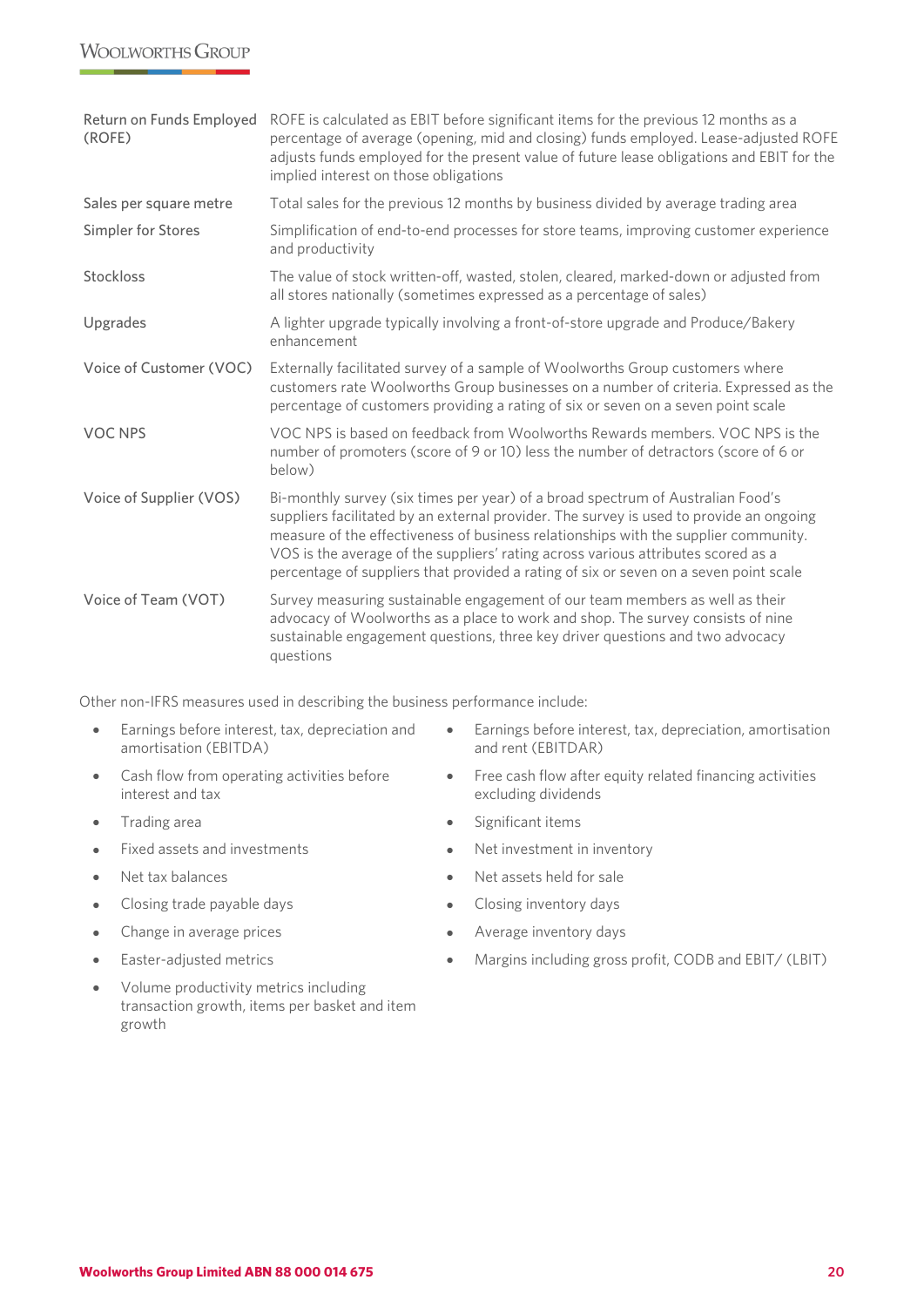# APPENDIX TWO: ANALYSIS OF PROFIT FOR THE PERIOD FROM DISCONTINUED OPERATIONS

The profit for the Petrol and Home Improvement businesses for the reporting period are separately set out below:

| <b>PETROL</b>                                                                                 | H <sub>19</sub><br>\$M | H <sub>18</sub><br>\$M |
|-----------------------------------------------------------------------------------------------|------------------------|------------------------|
| Revenue from the sale of goods                                                                | 2,579                  | 2,458                  |
| Expenses                                                                                      | (2, 495)               | (2,363)                |
| Earnings before interest and income tax                                                       | 84                     | 95                     |
| Finance income                                                                                |                        |                        |
| Profit before income tax                                                                      | 84                     | 95                     |
| Income tax expense                                                                            | (25)                   | (29)                   |
| Profit for the period from Petrol discontinued operations                                     | 59                     | 66                     |
| <b>HOME IMPROVEMENT</b>                                                                       |                        |                        |
| Revenue from the sale of goods                                                                |                        |                        |
| Expenses                                                                                      |                        | 3                      |
| Reversal of impairment of Home Improvement assets and store exit costs                        |                        | 24                     |
| Earnings before interest and income tax                                                       |                        | 27                     |
| Finance costs                                                                                 |                        | (3)                    |
| Profit before income tax                                                                      |                        | 24                     |
| Income tax expense                                                                            |                        | (23)                   |
| Profit for the period from Home Improvement discontinued operations                           |                        |                        |
|                                                                                               |                        |                        |
| Total profit from discontinued operations attributable to equity holders of the parent entity | 59                     | 67                     |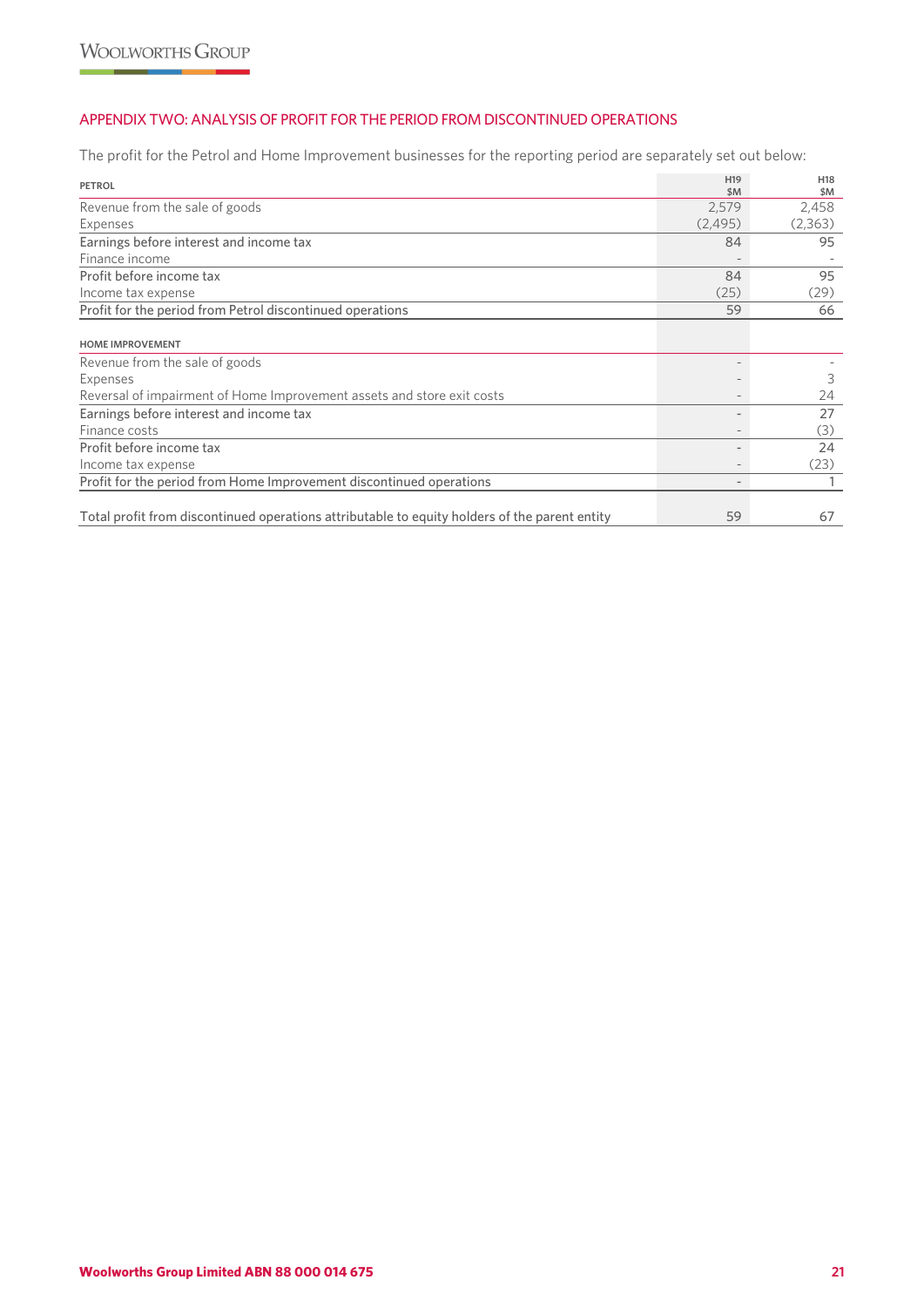# APPENDIX THREE: QUARTERLY SALES SUMMARY

# Group sales – second quarter

|                                    | Q2'19      | Q2'18      |               |
|------------------------------------|------------|------------|---------------|
| <b>\$ MILLION</b>                  | (13 WEEKS) | (13 WEEKS) | <b>CHANGE</b> |
| Continuing operations              |            |            |               |
| Australian Food                    | 10,022     | 9.752      | 2.8%          |
| Endeavour Drinks                   | 2,495      | 2,474      | 0.8%          |
| New Zealand Food (AUD)             | 1,606      | 1.542      | 4.1%          |
| New Zealand Food (NZD)             | 1,722      | 1,700      | $1.2\%$       |
| <b>BIG W</b>                       | 1,189      | 1,147      | 3.7%          |
| <b>Hotels</b>                      | 422        | 420        | 0.4%          |
| Sales from continuing operations   | 15,734     | 15,335     | 2.6%          |
| Discontinued operations            |            |            |               |
| Petrol                             | 1.253      | 1.232      | 1.7%          |
| Sales from discontinued operations | 1,253      | 1,232      | 1.7%          |
| Group sales                        | 16,987     | 16,567     | 2.5%          |

# Quarterly sales growth

| <b>TOTAL SALES GROWTH %</b> | Q1'19 | Q2'19 | H <sub>19</sub> |
|-----------------------------|-------|-------|-----------------|
| Australian Food             | 1.9   | 2.8   | 2.3             |
| <b>Endeavour Drinks</b>     | 3.0   | 0.8   | 1.8             |
| New Zealand Food (AUD)      | 1.2   | 4.1   | 2.7             |
| New Zealand Food (NZD)      | 2.6   | 1.2   | 1.9             |
| <b>BIG W</b>                | 1.3   | 3.7   | 2.7             |
| Hotels                      | 0.5   | 0.4   | 0.5             |
| Continuing operations       | 1.9   | 2.6   | 2.3             |

| <b>COMPARABLE SALES GROWTH %</b> | Q1'19 | Q2'19 | H <sub>19</sub> |
|----------------------------------|-------|-------|-----------------|
| Australian Food                  | 1.8   | 2.7   |                 |
| <b>Endeavour Drinks</b>          | 1.7   | 0.2   | 0.9             |
| New Zealand Food (NZD)           | 4.0   | 2.4   | 3.2             |
| <b>BIG W</b>                     | 2.2   | 5.0   | 3.8             |
| Hotels                           | 1.2   | 0.1   |                 |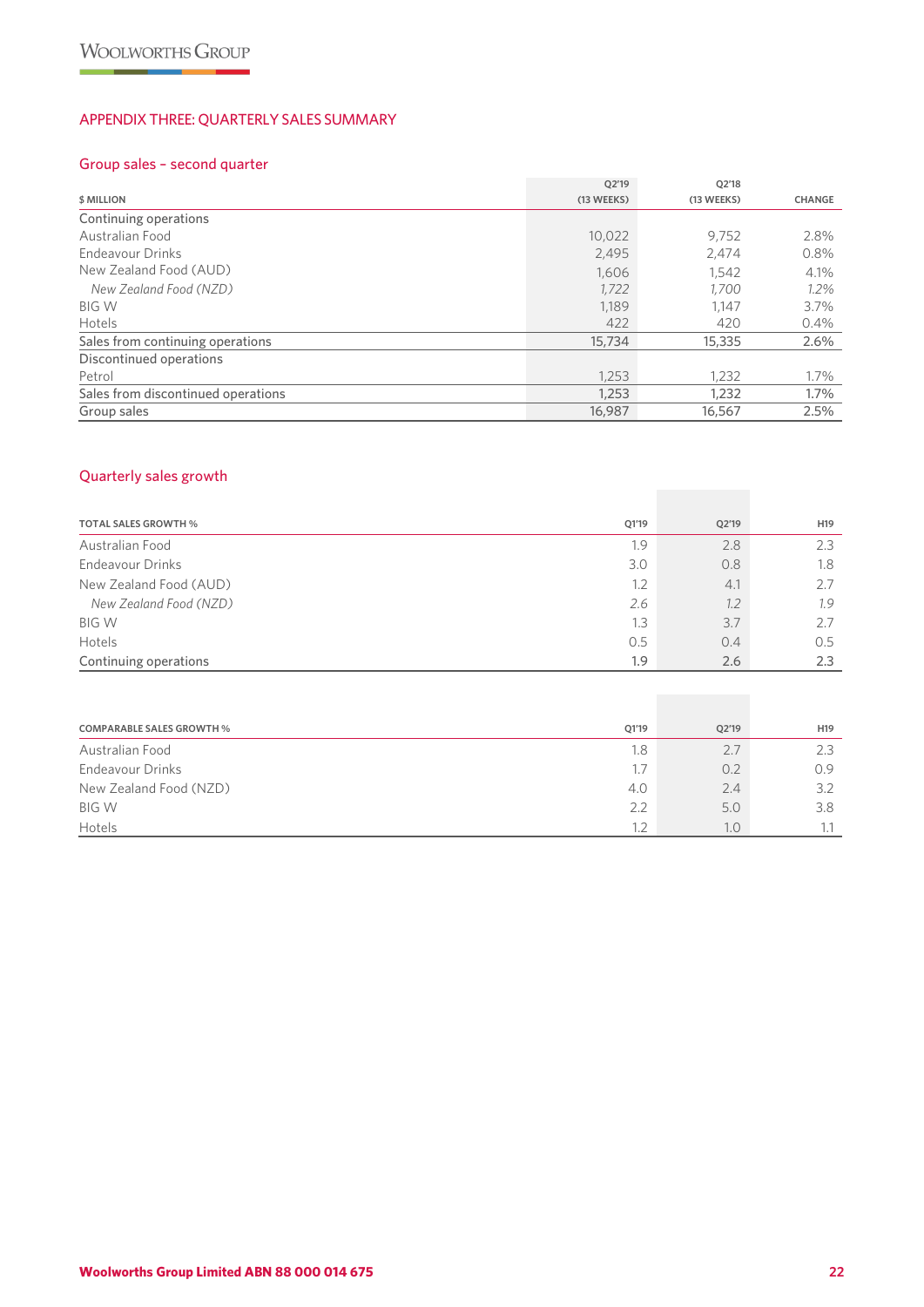### APPENDIX FOUR: FIVE YEAR STORE AND TRADING AREA ANALYSIS

| <b>STORES (NUMBER)</b>                                     | 2019<br><b>HALF-YEAR</b> | 2018<br><b>FULL YEAR</b> | 2017<br><b>FULL YEAR</b> | 2016<br><b>FULL YEAR</b> | 2015<br><b>FULL YEAR</b> |
|------------------------------------------------------------|--------------------------|--------------------------|--------------------------|--------------------------|--------------------------|
| Continuing operations                                      |                          |                          |                          |                          |                          |
| NSW & ACT                                                  | 321                      | 317                      | 312                      | 303                      | 292                      |
| QLD                                                        | 237                      | 234                      | 234                      | 237                      | 230                      |
| <b>VIC</b>                                                 | 250                      | 249                      | 244                      | 242                      | 234                      |
| <b>SA &amp; NT</b>                                         | 79                       | 79                       | 80                       | 84                       | 82                       |
| <b>WA</b>                                                  | 100                      | 98                       | 94                       | 94                       | 92                       |
| <b>TAS</b>                                                 | 31                       | 31                       | 31                       | 32                       | 31                       |
| Australian Supermarkets                                    | 1,018                    | 1,008                    | 995                      | 992                      | 961                      |
| New Zealand Supermarkets                                   | 180                      | 181                      | 184                      | 184                      | 177                      |
| <b>Total Supermarkets</b>                                  | 1,198                    | 1.189                    | 1,179                    | 1.176                    | 1,138                    |
| Thomas Dux                                                 |                          |                          | 3                        | 5                        | 9                        |
| Freestanding Liquor (incl. Dan Murphy's)                   | 401                      | 398                      | 387                      | 373                      | 359                      |
| Attached Liguor                                            | 566                      | 560                      | 550                      | 544                      | 527                      |
| ALH Retail Liquor Outlets                                  | 592                      | 585                      | 580                      | 569                      | 557                      |
| Summergate                                                 | $\overline{2}$           | $\overline{2}$           | $\overline{2}$           | $\overline{2}$           | 2                        |
| Woolworths Petrol                                          |                          |                          | $\overline{\phantom{a}}$ | ÷,                       | 513                      |
| Total Food, Petrol & Endeavour Drinks                      | 2,759                    | 2,734                    | 2,701                    | 2,669                    | 3,105                    |
|                                                            |                          |                          |                          |                          |                          |
| <b>BIG W</b>                                               | 183                      | 183                      | 185                      | 186                      | 184                      |
| Hotels (includes clubs)                                    | 324                      | 323                      | 329                      | 331                      | 330                      |
| EziBuy (Unallocated)                                       |                          |                          |                          | 5                        | 5                        |
| Total continuing operations                                | 3,266                    | 3,240                    | 3,215                    | 3,191                    | 3,624                    |
|                                                            |                          |                          |                          |                          |                          |
| Discontinued operations                                    |                          |                          |                          |                          |                          |
| <b>Woolworths Petrol</b>                                   | 540                      | 534                      | 531                      | 527                      |                          |
| Home Improvement                                           |                          |                          |                          | 106                      | 102                      |
| <b>Total Group</b>                                         | 3,806                    | 3,774                    | 3,746                    | 3,824                    | 3,726                    |
|                                                            |                          |                          |                          |                          |                          |
| Wholesale customer stores (continuing operations)          |                          |                          |                          |                          |                          |
| Super Value and Fresh Choice                               | 69                       | 69                       | 65                       | 64                       | 60                       |
| Statewide Independent Wholesale                            | 220                      | 220                      | 220                      | 220                      | 220                      |
| Total continuing operations                                | 289                      | 289                      | 285                      | 284                      | 280                      |
|                                                            |                          |                          |                          |                          |                          |
| Discontinued operations (Home Timber & Hardware wholesale) |                          |                          |                          | 349                      | 452                      |
| Total wholesale customer stores                            | 289                      | 289                      | 285                      | 633                      | 732                      |
|                                                            |                          |                          |                          |                          |                          |
| Trading area (sqm) <sup>i</sup>                            |                          |                          |                          |                          |                          |
| Australian Food                                            | 2,308,944                | 2,281,866                | 2,252,709                | 2,229,714                | 2,143,082                |
| <b>Endeavour Drinks</b>                                    | 463,744                  | 460,841                  | 446,083                  | 430,691                  | 413,409                  |
| New Zealand Supermarkets                                   | 402,787                  | 405,274                  | 415,970                  | 417,966                  | 397,889                  |
| <b>BIGW</b>                                                | 1,046,337                | 1,046,333                | 1,055,838                | 1,061,413                | 1,051,159                |

i As a result of separating the trading performance of Australian Food & Petrol and Endeavour Drinks; separate trading areas are now disclosed. F15 trading area has been restated on the same basis and is no longer comparable to previously reported data.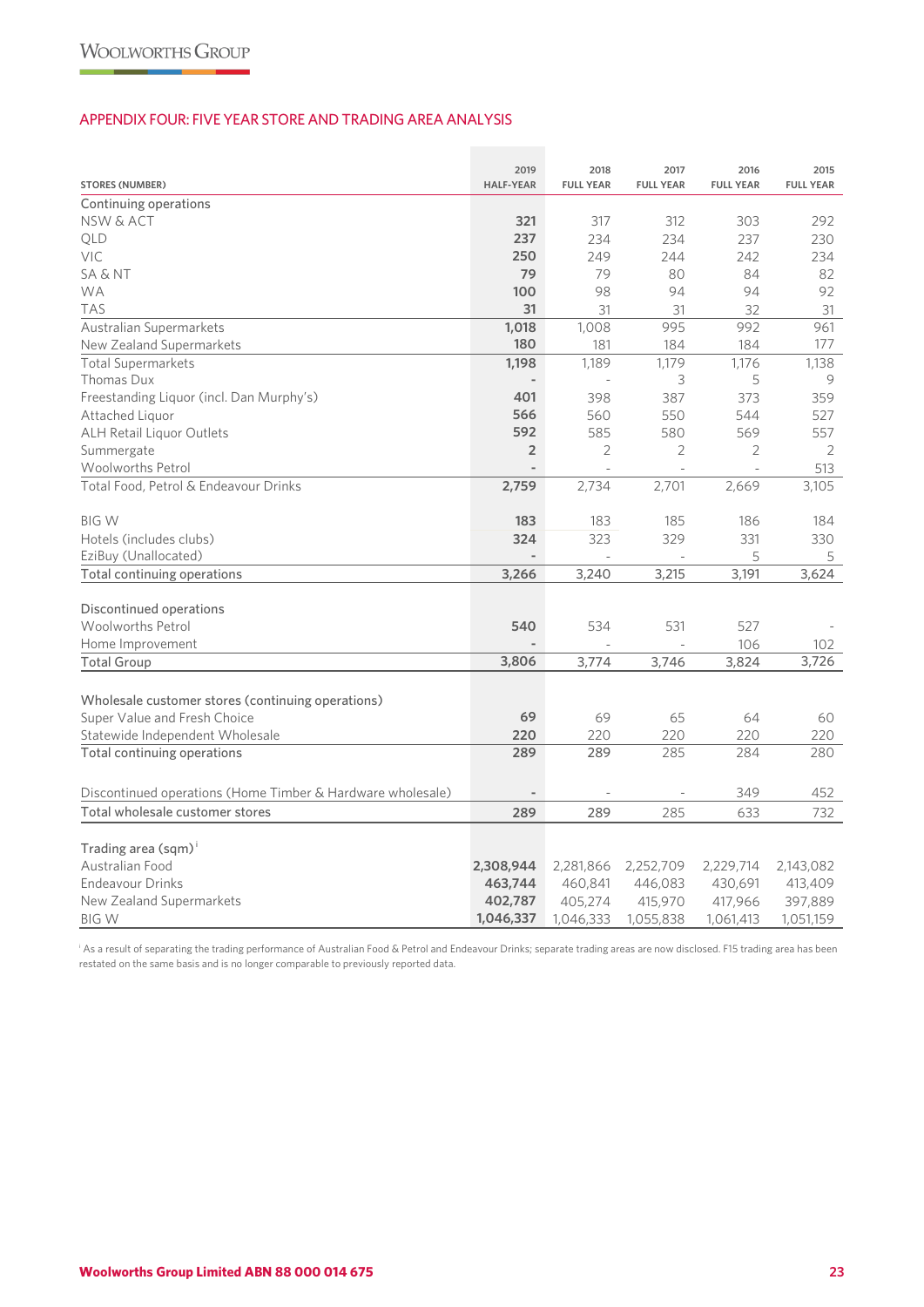# APPENDIX FIVE: NEW STORES AND REFURBISHMENTS

| <b>HALF-YEAR</b>                      | <b>GROSS NEW STORES</b><br>(INCL. ACQUISITIONS) | <b>NET NEW STORES</b><br>(INCL. ACQUISITIONS) | RENEWALS/<br><b>REFURBISHMENTS</b> |
|---------------------------------------|-------------------------------------------------|-----------------------------------------------|------------------------------------|
| Continuing operations                 |                                                 |                                               |                                    |
| Australian Food (including Metro)     | 13                                              | 10                                            | 43                                 |
| Endeavour Drinks (including attached) | 25                                              | 16                                            | 50                                 |
| New Zealand Food                      |                                                 |                                               | 10                                 |
| <b>BIG W</b>                          |                                                 |                                               |                                    |
| Hotels                                |                                                 |                                               | 36                                 |
| Total continuing operations           | 40                                              | 26                                            | 139                                |
| Discontinued operations               |                                                 |                                               |                                    |
| Petrol                                | 6                                               | 6                                             |                                    |
| <b>Total Group</b>                    | 46                                              | 32                                            | 140                                |

| <b>SECOND QUARTER</b>                 | <b>GROSS NEW STORES</b><br>(INCL. ACQUISITIONS) | <b>NET NEW STORES</b><br>(INCL. ACQUISITIONS) | RENEWALS/<br><b>REFURBISHMENTS</b> |
|---------------------------------------|-------------------------------------------------|-----------------------------------------------|------------------------------------|
| Continuing operations                 |                                                 |                                               |                                    |
| Australian Food (including Metro)     | 9                                               |                                               | 28                                 |
| Endeavour Drinks (including attached) | 16                                              |                                               | 33                                 |
| New Zealand Food                      |                                                 |                                               | 6                                  |
| <b>BIG W</b>                          |                                                 |                                               |                                    |
| Hotels                                |                                                 |                                               | 22                                 |
| Total continuing operations           | 27                                              | 19                                            | 89                                 |
| Discontinued operations               |                                                 |                                               |                                    |
| Petrol                                |                                                 |                                               |                                    |
| <b>Total Group</b>                    | 29                                              | 21                                            | 90                                 |